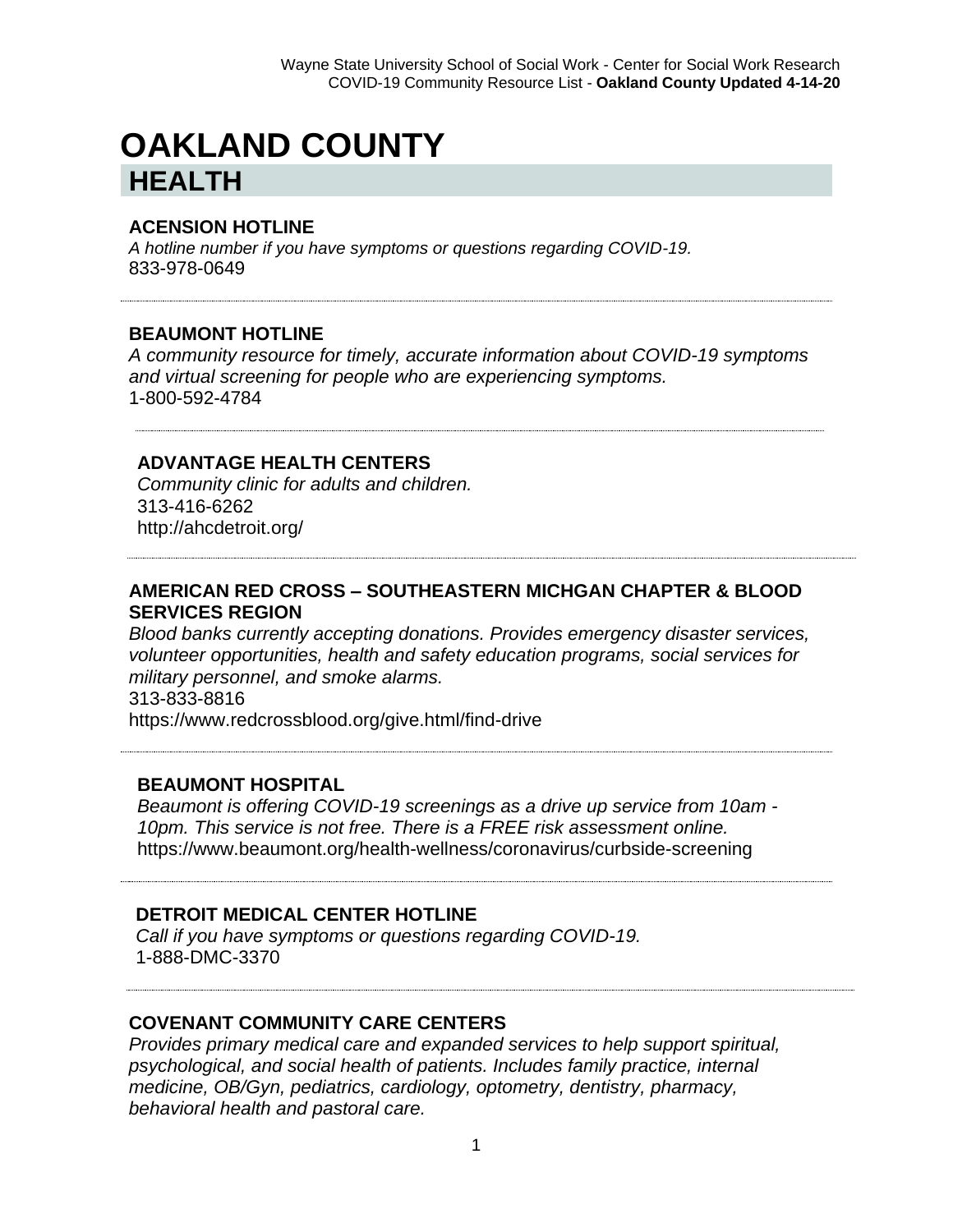248-556-4900 https://covenantcommunitycare.org/

#### **FERNCARE FREE CLINIC**

*Provides no-cost medical care and individual counseling to uninsured individuals. Provides non-emergency maintenance care of chronic illness, checkups, and diagnosis and treatment of acute day-to-day illnesses. Dispenses generic medications, performs basic lab tests, offers health insurance enrollment assistance, and acupuncture. Makes referrals for dental care and specialists for care beyond the scope of services.* 248-677-2273 https://ferncare.org/

#### **GARY BURNSTEIN COMMUNITY HEALTH CLINIC**

*Provides dental care, pharmaceutical services, and medical care, including family and internal medicine, cardiology, chiropractic, dermatology, ENT (Ear, Nose, and Throat), tuberculosis screening, gynecology, infectious disease, neurology, podiatry, pulmonology, rheumatology, and lab work for existing patients.* 248-559-7767

http://garyburnsteinclinic.org/

#### **HENRY FORD HEALTH HOTLINE**

*Call if you have symptoms or questions regarding COVID-19.* 313-874-7500

#### **HONOR COMMUNITY HEALTH**

*Provides basic health care services including physical examinations, immunizations, vaccinations, women's health care, screenings and tests, care of chronic illness, and well child visits. Also offers behavioral health consults with Primary Care Physicians, which includes crisis intervention, individual and group therapy, health screen follow-ups, and assists with integrated treatment plans.* 248-724-7600

www.honorcommunityhealth.org

#### **MICHIGAN 2-1-1**

*Provides a list of resources available for Michigan residents.*  2-1-1 https://www.mi211.org/

**MICHIGAN ASSOCIATION OF PHYSICIANS OF INDIAN HERITAGE**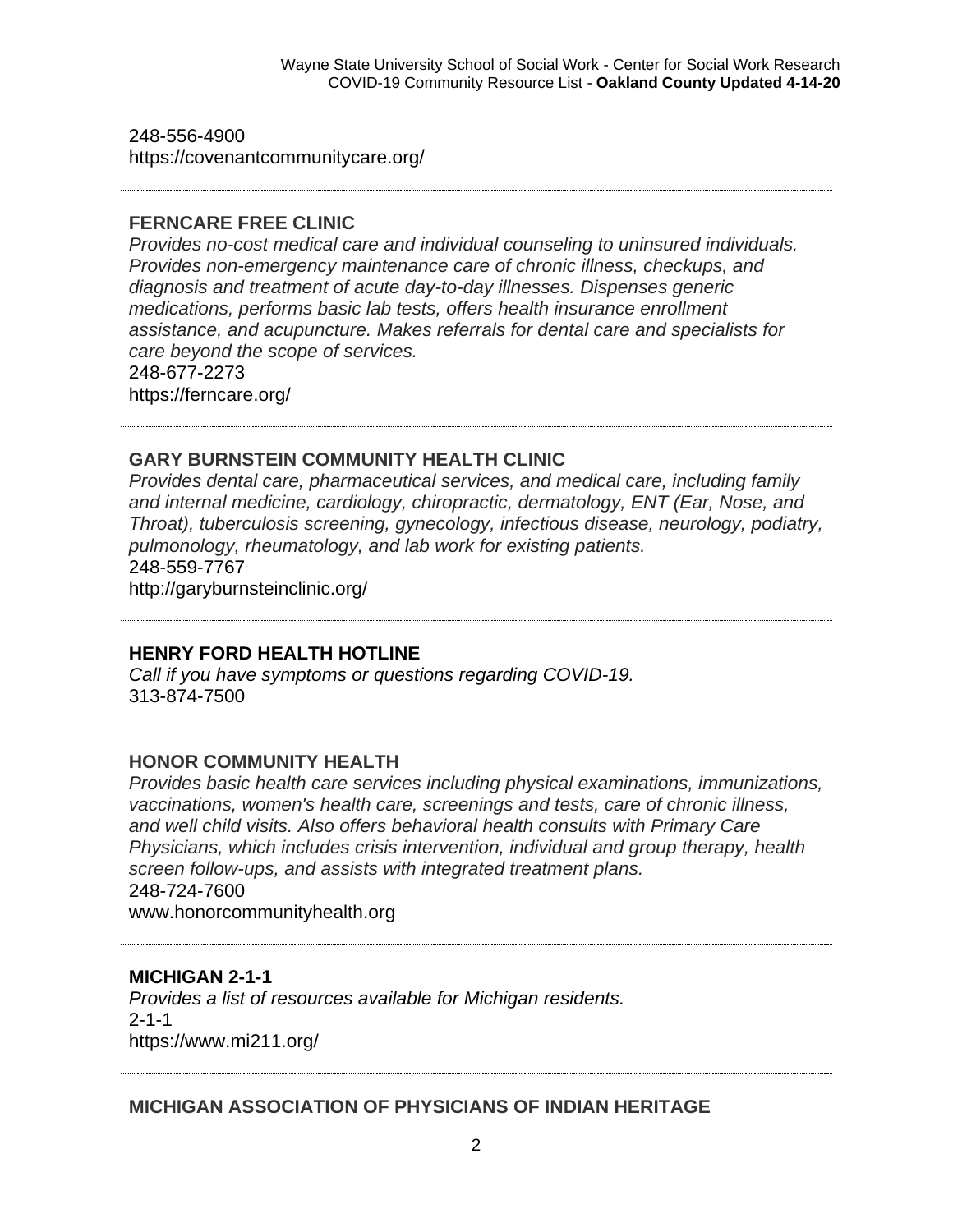*Provides basic health care including physical examinations, nutrition assistance, and diagnosis and treatment of common ailments. Provides eye examinations and a dental clinic once a month.* 248-996-9214 https://www.mapiusa.org/

#### **MICHIGAN DEPARTMENT OF HEALTH & HUMAN SERVICES**

*Provides information regarding COVID-19 (Corona Virus) through a statewide hotline and website. Hotline staff can answer health related questions but are not able to provide clinical advice or diagnosis.* 517-241-3740 (Main); 888-535-6136 (Statewide hotline) https://www.michigan.gov/coronavirus

**MYCARE HEALTH CENTER**

*Provides medical care by family practice physicians for adults, children, and infants. Services include routine care, management of chronic disease, preventative medicine, laboratory services, EKG and Pulmonary Function Tests, immunizations, and sports physicals.* 586-756-7777

http://mycarehealthcenter.org/

#### **NEIGHBOR FOR NEIGHBOR**

*Provides emergency financial assistance up to \$300 no more than once per year for those in emergency situations based on evaluation of need. Assistance may include rent assistance to prevent evictions, rental deposit assistance, utility assistance to prevent shut offs and medical bill payment assistance.* 248-634-0900 http://neighborforneighbor.net/

**OAKLAND COUNTY HEALTH DIVISION – NORTH OAKLAND HEALTH CENTER**

*Provides health services for the public, businesses, and educational communities. Identifies real public health issues affecting the community and addresses needs.* 248-858-1280

https://www.oakgov.com/health/pages/default.aspx

# **VIRTUAL EXERCISE CLASSES**

*List of gyms offering free online workouts and live streaming (from CBS News).* https://www.cbsnews.com/news/coronavirus-free-online-workout-gyms-live-streamclasses-during-outbreak/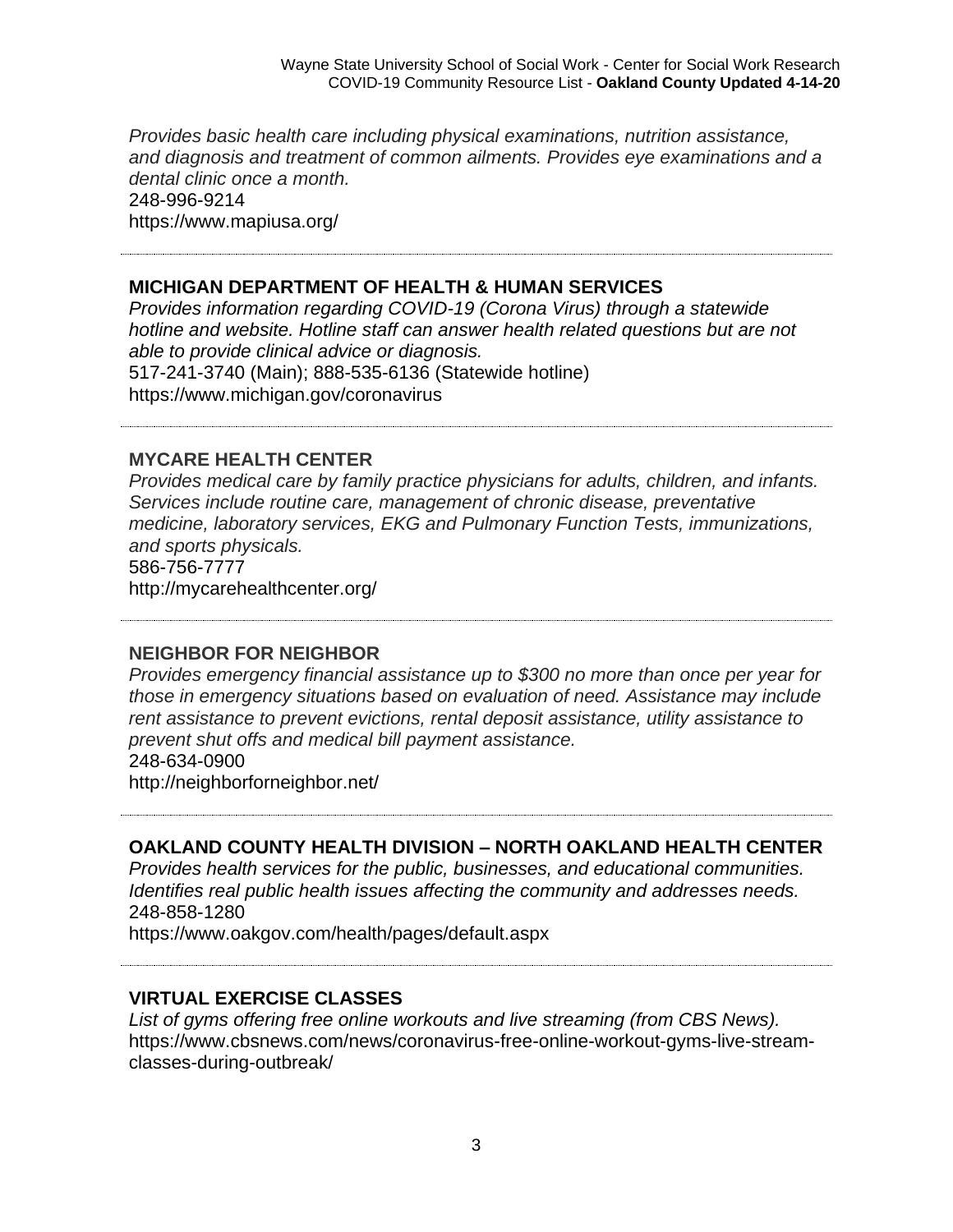# **MENTAL HEALTH COUNSELING**

### **ASCENSION EASTWOOD BEHAVORIAL HEALTH ADMINISTRATIVE OFFICE**

*Provides mental health counseling to children and adolescents.* 248-465-4535

https://healthcare.ascension.org/specialty-care/behavioral-mental-health

# **ASCENSION SAINT JOHN PROVIDENCE HEALTH SYSTEM**

*Provides diagnostic and treatment services for adults who have acute psychiatric disorders, require hospitalization for maximum benefit, and who may be a threat to themselves, to their families or to others if left in the community or placed in a less restrictive treatment setting. Services may include a comprehensive evaluation; 24 hour care in a supportive, therapeutic environment; counseling for the patient and family; adjunctive therapies as needed; group therapy; medication, if required; and an aftercare program following discharge.*

800-875-5566

http://www.stjohnprovidence.org/Providence

# **ARAB-AMERICAN AND CHALDEAN COUNCIL**

*Provides outpatient behavioral health services including assessment and consultation, psychological testing and evaluation, individual, marital and family counseling, and medication review. Provides infant mental health services in the home, that provides therapy and support to parents and infants to address ongoing mental health concerns, infants that suffer from low birth weight, developmental delays, emotional or behavioral problems, or a basic failure to thrive.*

248-354-8460

http://www.myacc.org/

# **BEAUMONT HEALTH**

*Offers complete adult inpatient psychiatric care in an environment that promotes mental wellness. During hospitalization, a team of nurses, social workers, activity therapists, dietitians, psychiatrists and medical physicians care for the patient. The inpatient program focuses on treatment that will move the patient into partial hospitalization or outpatient care as quickly as possible.* 248-898-7979

http://www.beaumonthospitals.com/

# **BETHANY CHRISTIAN SERVICES**

*Offers individual counseling for adults and children, youth, parent/child counseling, marital and premarital counseling, family therapy, psychological evaluation, substance use assessment and counseling.*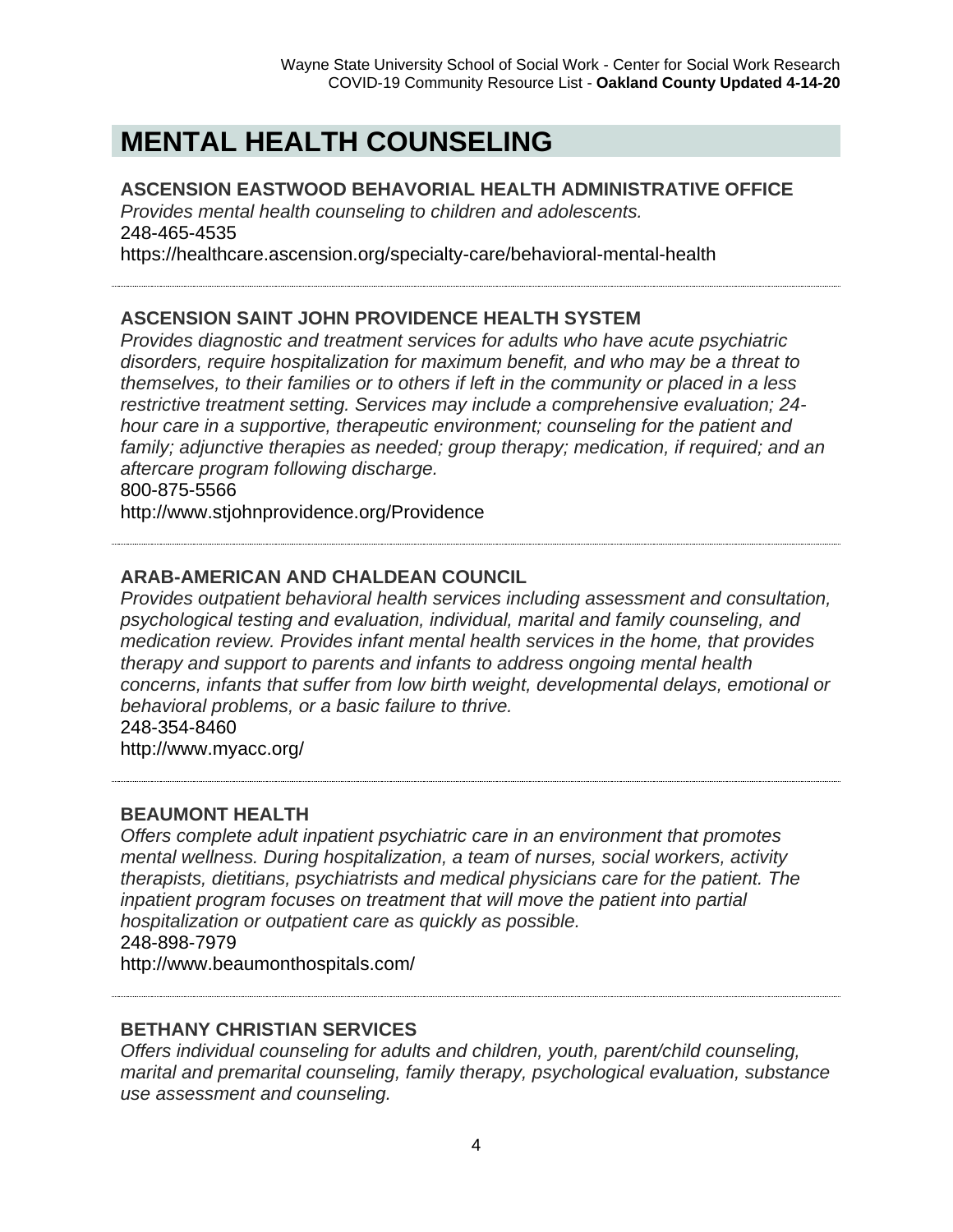248-414-4080 https://bethany.org/locations/us/michigan/southeast-michigan

#### **CATHOLIC CHARITIES OF SOUTHEAST MICHIGAN**

*Currently offering telehealth mental health and substance use counseling.*  855-882-2736 https://ccsem.org/

#### **CHALDEAN COMMUNITY FOUNDATION**

*Provide trilingual therapy telephonically through our LLMSW Social Workers in response to the need to social distance. Our website also lists the acculturation services additionally offered which remain active telephonically.* 586-722-7253 https://www.chaldeanfoundation.org/

#### **CHRISTIAN FAMILY SERVICES - PROTESTANT YOUTH ORGANIZATION**

*Offers a wide range of counseling services including family, individual therapy, marriage counseling, pre-marital counseling, grief counseling, pastoral counseling, and counseling for children and adolescence.* 248-557-8390

http://www.cfs-michigan.org/

#### **COMMON GROUND RESOURCE AND CRISIS CENTER**

*Offers 24-hour telephone emergency crisis intervention services for individuals who are in emotional distress; who are at risk of suicide or know someone at risk; or who are unable to cope due to an underlying mental illness. Will provide local information and referrals to community services for additional assistance*. 800-231-1127

http://www.commongroundhelps.org/

#### **COMMUNITY CARE SERVICES**

*Provides outpatient mental health and substance use disorder treatment for children, teens, and adults in Southeastern, Michigan online through Telehealth.* 313-398-7500 http://wwww.comcareserv.org

#### **COMMUNITY NETWORK SERVICES**

*Provides behavioral health services using a variety of evidence-based interventions, including Cognitive Behavioral Therapy (CBT), as well as psychiatric evaluations, case management, and medication management.* 248-745-4900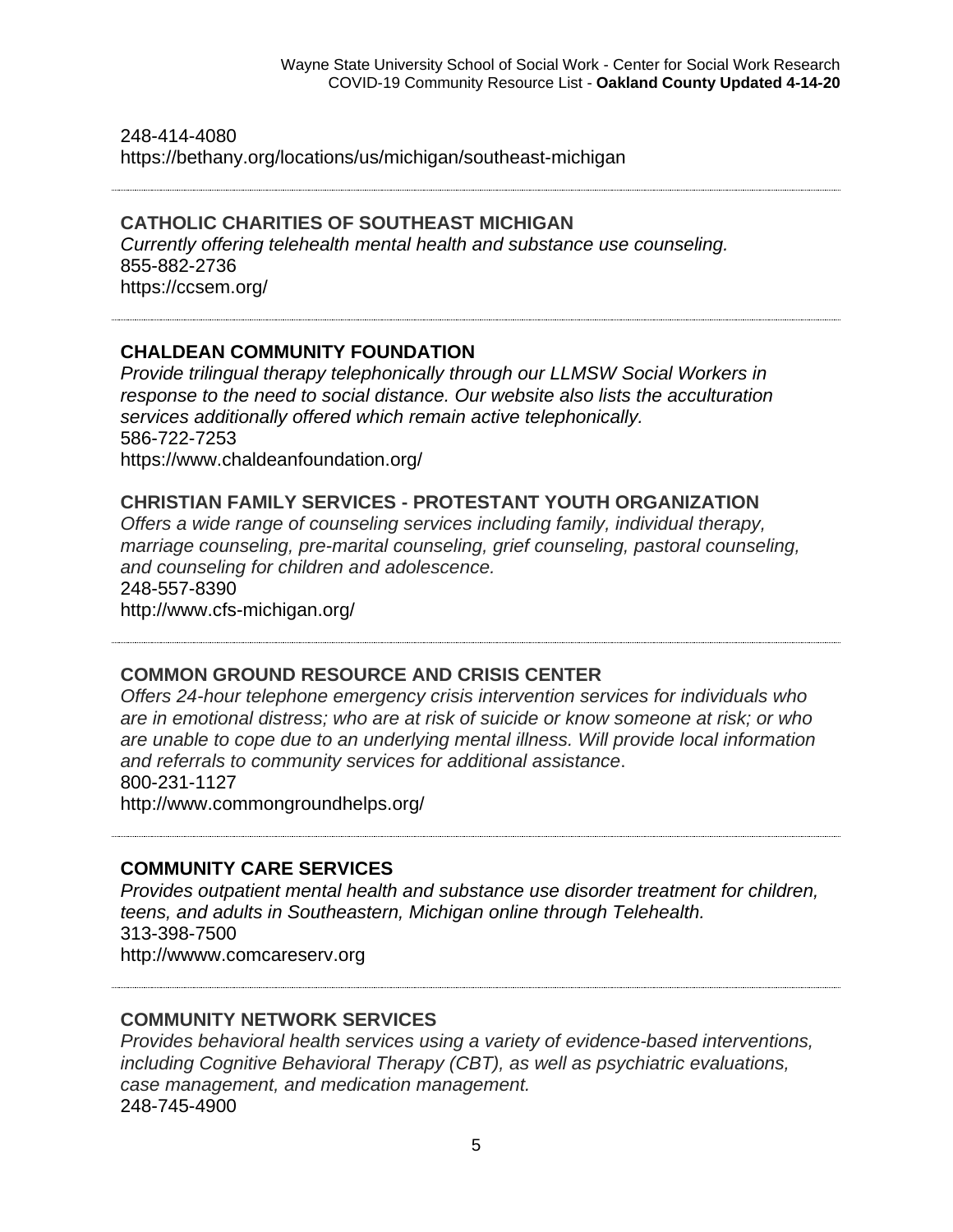https://www.cnshealthcare.org/

### **COVENANT COMMUNITY CARE**

*Provides primary medical care and expanded services to help support spiritual, psychological, and social health of patients. Includes family practice, internal medicine, OB/Gyn, pediatrics, cardiology, optometry, dentistry, pharmacy, behavioral health and pastoral care.* 248-556-4900

http://www.covenantcommunitycare.org/

### **CRISIS TEXT LINE**

*Anxious about Coronavirus? Text HOME to 741741 to connect with a crisis counselor.* 741741 (text)

# **EASTERSEALS MICHIGAN**

*Offers individual and group counseling for adults and children, Our services include youth, parent/child counseling, parenting support groups, trauma informed counseling practices, family therapy, psychological evaluation, substance use assessment and counseling. Services our offered same day telehealth.* 1-800-475-6400 www.essmichigan.org

#### **EASTWOOD BEHAVIORAL HEALTH**

*Since 1970, Eastwood has provided mental health, and substance abuse treatment services throughout southeast Michigan.* 800-626-3896 [https://healthcare.ascension.org/Specialty-Care/Behavioral-Mental-Health/Eastwood-](https://healthcare.ascension.org/Specialty-Care/Behavioral-Mental-Health/Eastwood-Clinics)**[Clinics](https://healthcare.ascension.org/Specialty-Care/Behavioral-Mental-Health/Eastwood-Clinics)** 

#### **FERNCARE FREE CLINIC**

*Provides no-cost medical care and individual counseling to uninsured individuals.* 248-677-2273 https://ferncare.org/

# **HENRY FORD HEALTH SYSTEM - KINGSWOOD HOSPITAL**

*Provides diagnostic and treatment services for individuals who have acute or chronic mental or emotional disturbances, require hospitalization for maximum benefit, and who might be a threat to themselves, to their families or to others. Provides treatment of individuals who have identified mental or emotional disorders with the objective of helping them to eliminate or reduce the severity of their symptoms, to mediate disturbed patterns of behavior and to promote positive personality.*  248-398-3200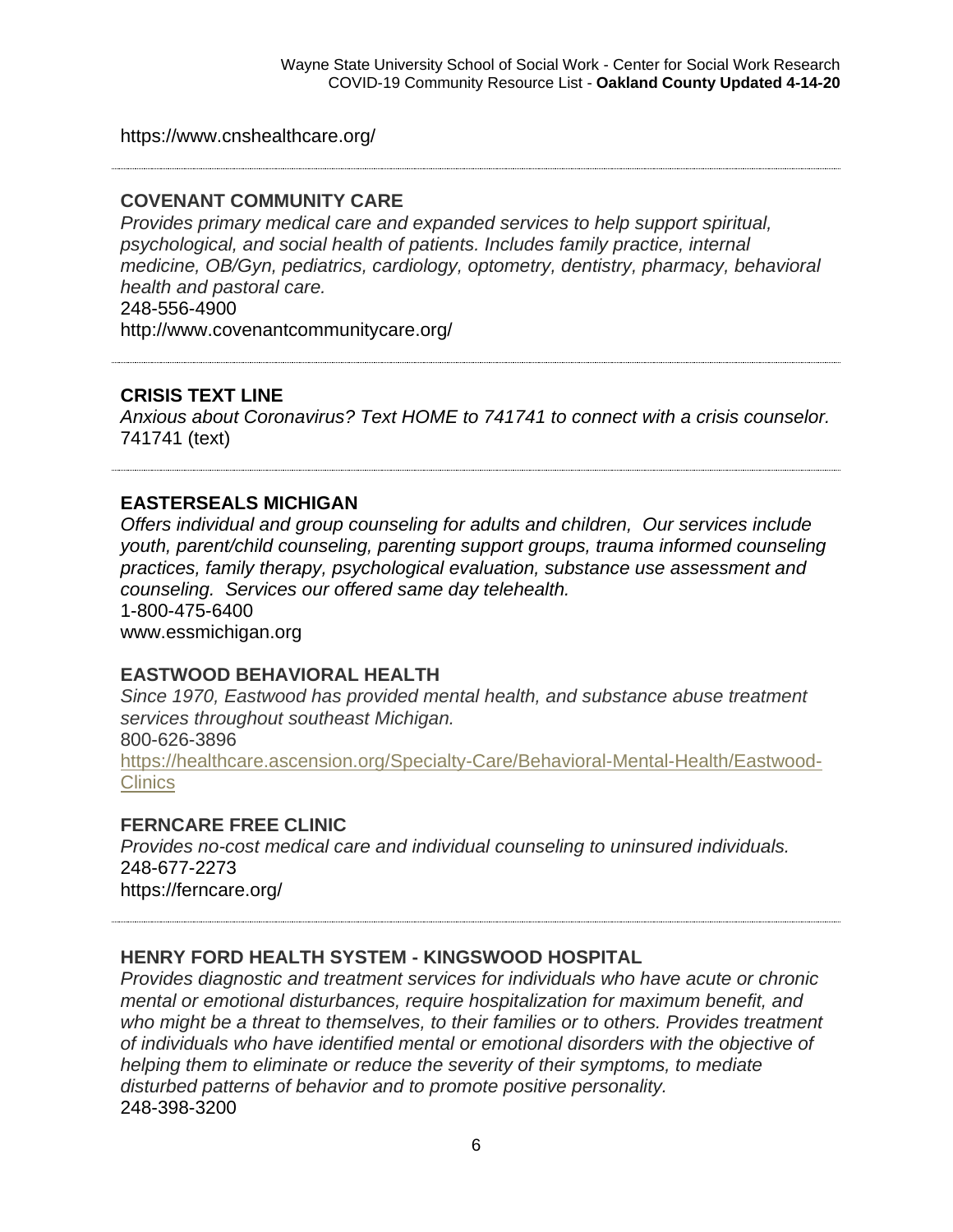#### https://www.henryford.com/locations/kingswood

#### **JEWISH FAMILY SERVICE OF METRO DETROIT**

*Provides clinical behavioral health counseling for individuals, couples, families and groups, including counseling for depression, marriage, divorce, domestic violence, grief and loss, gender issues, interfaith issues, and men's and women's issues.* 248-529-2313

https://www.jfsdetroit.org/

### **JEWISH FAMILY SERVICE OF METRO DETROIT – OAK PARK**

*Provides clinical behavioral health counseling for individuals, couples, families and groups, including counseling for depression, marriage, divorce, domestic violence, grief and loss, gender issues, interfaith issues, and men's and women's issues.* 248-592-2300 https://www.jfsdetroit.org/

#### **MICHIGAN 2-1-1**

*Provides a list of resources available for Michigan residents.*  2-1-1 https://www.mi211.org/

#### **NATIONAL ALLIANCE ON MENTAL ILLNESS METRO – OAKLAND, WAYNE & MACOMB COUNTIES**

*Offers mental health services to the metro area, including Oakland County.*  (248)773-2296 http://namimetro.org/

#### **OAKLAND FAMILY SERVICES**

*Provides individual and family counseling regarding marriage, grief and loss, mental health and substance abuse issues. Also offers counseling for older adults and their caregivers.* 248-858-7766 https://www.oaklandfamilyservices.org/

### **ROCHESTER AREA NEIGHBORHOOD HOUSE**

*Offers confidential counseling to qualified low income individuals and families. Individual counseling is available for a variety of needs including marriage, family, separation, divorce, parenting/step-parenting, depression, anxiety, stress, grief and*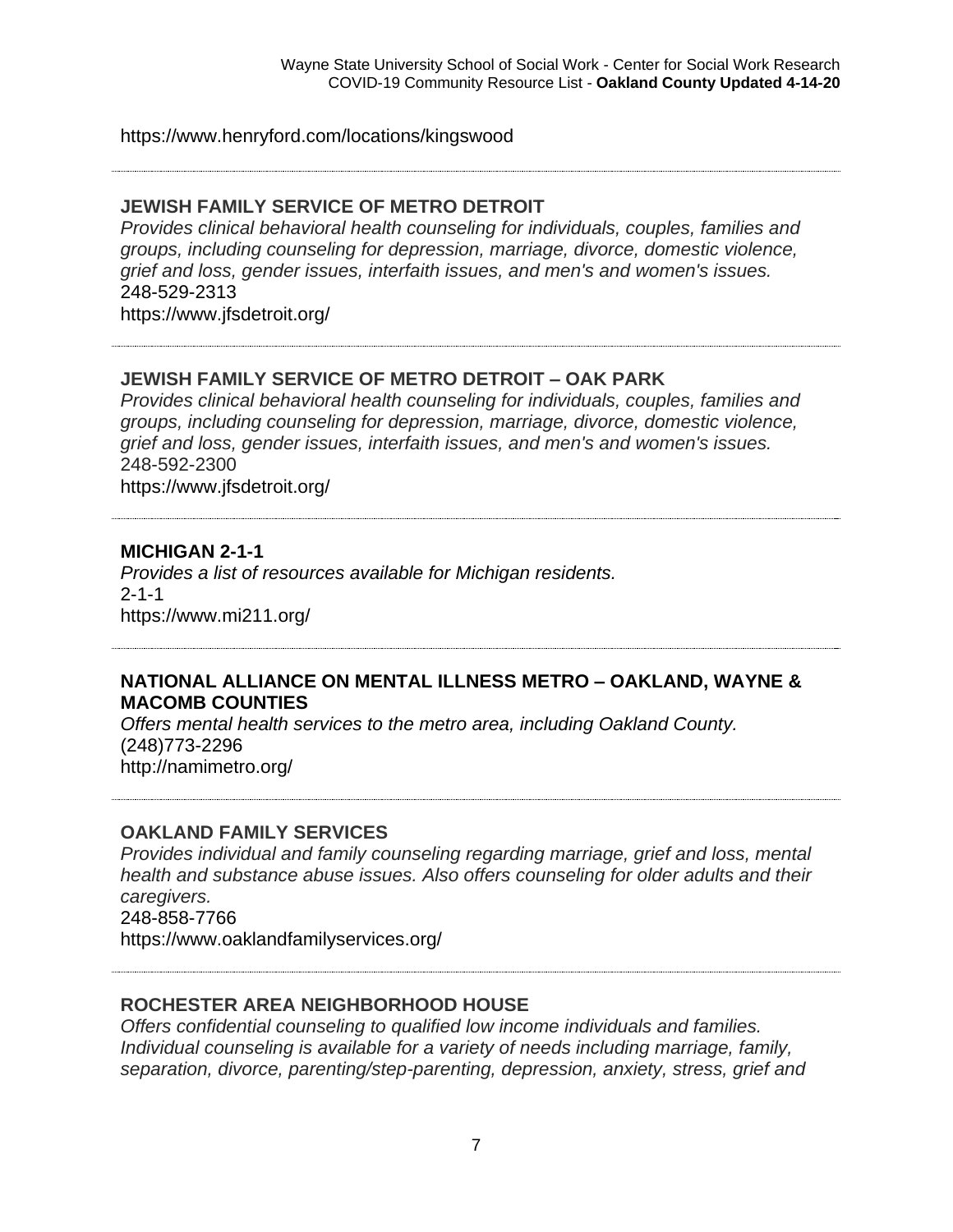*loss, working, caring for aging parents, coping with retirement, self-esteem issues, and adjustment issues.* 248-651-5836 https://www.ranh.org/

#### **SAMARITAN COUNSELING CENTER OF SOUTHEASTERN MICHIGAN**

*Provides therapeutic interventions that focus on helping people relate to and resolve their problems and concerns in the context of their religious/spiritual beliefs. Provides emotional support, information, and guidance to help people resolve whatever personal or interpersonal difficulties they are experiencing.* 248-474-4701 https://www.sccmich.org/

**SAMHSA DISASTER DISTRESS HELPLINE**

*SAMHSA has opened a helpline to discuss stress as a result of COVID-19.*  1-800-985-5990 https://www.samhsa.gov/find-help/disaster-distress-helpline

# **TRAINING AND TREATMENT INNOVATIONS**

*Provides outpatient therapy for issues such as depression, anxiety, alcohol and drug use, co-dependency, behavior disorders, phobias, employment problems, Post Traumatic Stress Disorder, grief and loss, stress disorders, divorce/separation problems and marriage and family problems.* 248-969-9932

http://ttiinc.org/

# **UNEMPLOYMENT**

# **MICHIGAN TALENT INVESTMENT AGENCY - UNEMPLOYMENT INSURANCE**

*Provides partial income replacement for a limited period of time for eligible individuals who become unemployed due to Covid-19 pandemic. Also provides a mechanism for problem resolution.* 866-500-0017

https://www.michigan.gov/leo/0,5863,7-336-78421\_97241---,00.html

# **MICHIGAN 2-1-1**

*Provides a list of resources available for Michigan residents.*  2-1-1 https://www.mi211.org/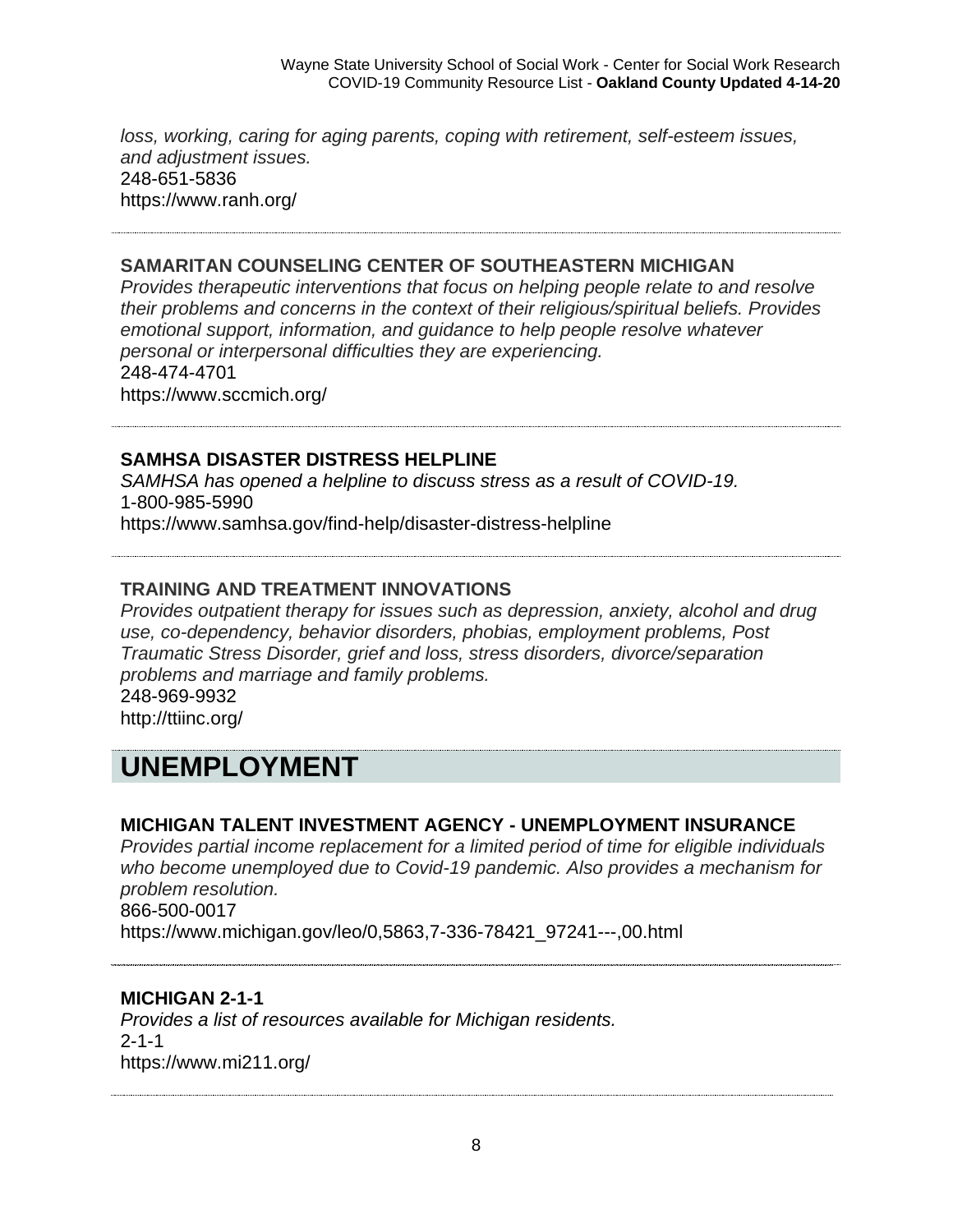# **STATE OF MICHIGAN**

*Expanded unemployment benefits for Michigan workers during COVID-19.* 800-638-3994 https://www.michigan.gov/coronavirus/0,9753,7-406-98158-521770-- ,00.html?link\_id=6&can\_id=b4c14bfa2c40cd59ba1161439b9de074&source=emailcovid-19-making-sure-youreinformed&email\_referrer=email\_753230\_\_\_subject\_1007761&email\_subject=what-

do-you-need-right-now-re-coronavirus

# **HOUSING**

# **DISABILITY NETWORK OAKLAND AND MACOMB**

*Provides brief housing case management and intensive, short-term housing services to very low-income Veteran families who are homeless or at risk of becoming homeless. Services may include assistance in securing housing and time-limited payments for rent and utility deposits.* 586-268-4160 http://www.dnom.org/

## **LIGHTHOUSE**

*Provides short-term rental assistance (1-6 months) to assist low-income individuals and families experiencing homelessness in Oakland County.* 248-809-3773 https://www.lighthousemi.org/update-on-covid-19/

#### **MICHIGAN 2-1-1**

*Free service that connects residents to a variety of local resources for shelter, food, bills, childcare and more.*   $2 - 1 - 1$ https://www.mi211.org/

### **MICHIGAN DEPARTMENT OF HEALTH AND HUMAN SERVICES – STATE EMERGENCY RELIEF**

*Provides housing assistance which may include money for rent, rent arrearage, security deposits, utility security deposits and moving expenses for individuals and families.*

#### 248-975-5700

http://www.michigan.gov/mdhhs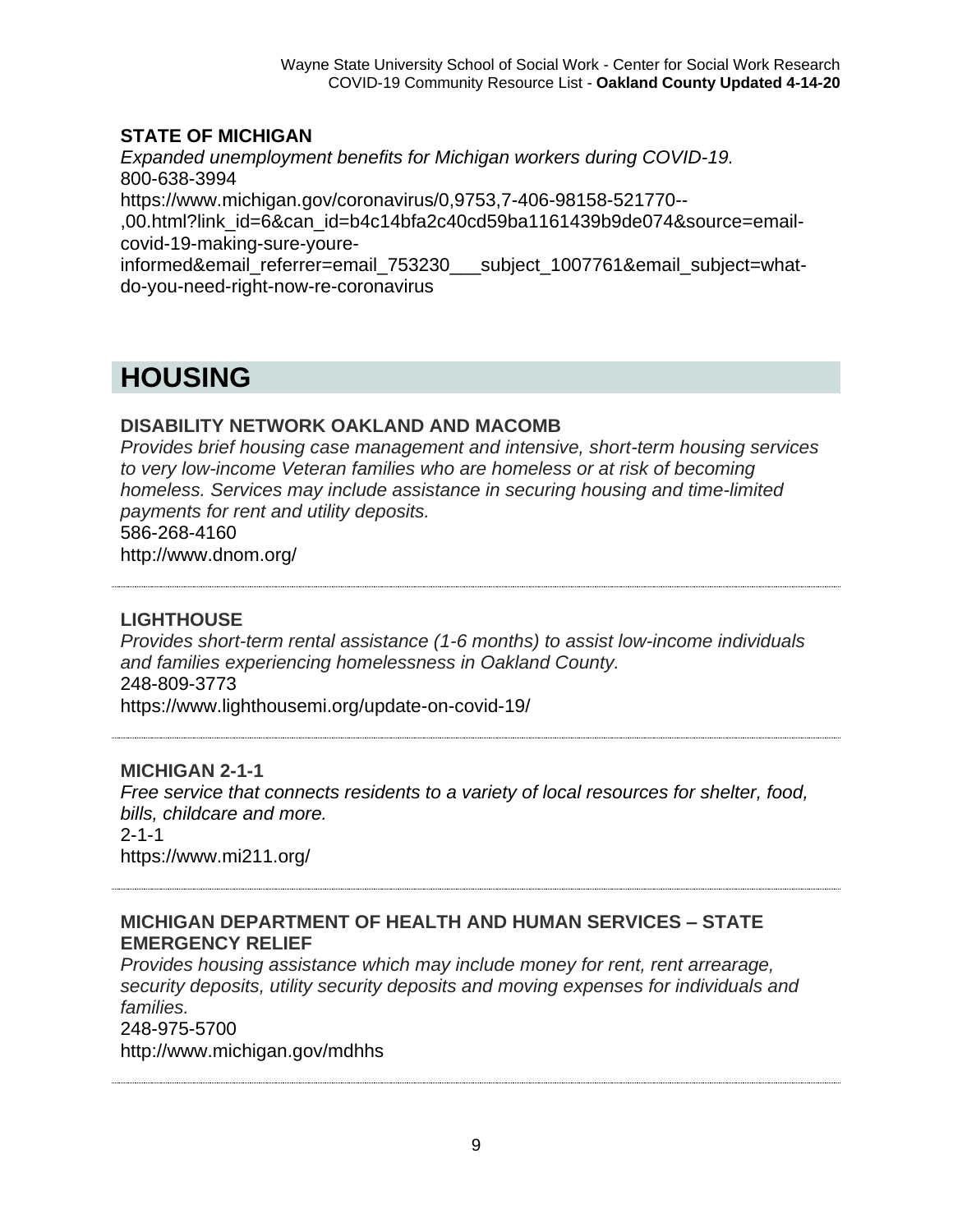#### **NEIGHBOR FOR NEIGHBOR**

*Provides emergency financial assistance up to \$300 no more than once per year for those in emergency situations based on evaluation of need. Assistance may include rent assistance to prevent evictions, rental deposit assistance, utility assistance to prevent shut offs and medical bill payment assistance.*

248-634-0900 http://neighborforneighbor.net/

# **OAKLAND LIVINGSTON HUMAN SERVICE AGENCY (OLHSA)**

*Provides assistance with rent, housing, utilities, and mortgage payments.* 248-209-2600 https://www.olhsa.org/

#### **THE SALVATION ARMY**

*May be able to provide assistance with rental expenses.*  https://salmich.org/

#### **TROY PEOPLE CONCERNED**

*Provides limited rent, mortgage, and utility bill assistance when available. Assistance is provided one time only.* 248-528-9199

http://troypeopleconcerned.org/

#### **WAYNE METROPOLITAN COMMUNITY ACTION AGENCY**

*Assistance with housing bills.* 313-388-9799 (Detroit residents); 734-284-6999 (Out Wayne); 313-873-6000 (Main Office) https://www.waynemetro.org/

# **ENERGY**

#### **CATHOLIC COMMUNITY RESPONSE TEAM**

*Provides utility assistance for low-income households that have an approved State Emergency Relief (SER) application. Clients not qualified for SER assistance may receive utility payment assistance from donated funds.* 248-499-9621 https://ccresponseteam.weebly.com/

#### **CONSUMERS ENERGY**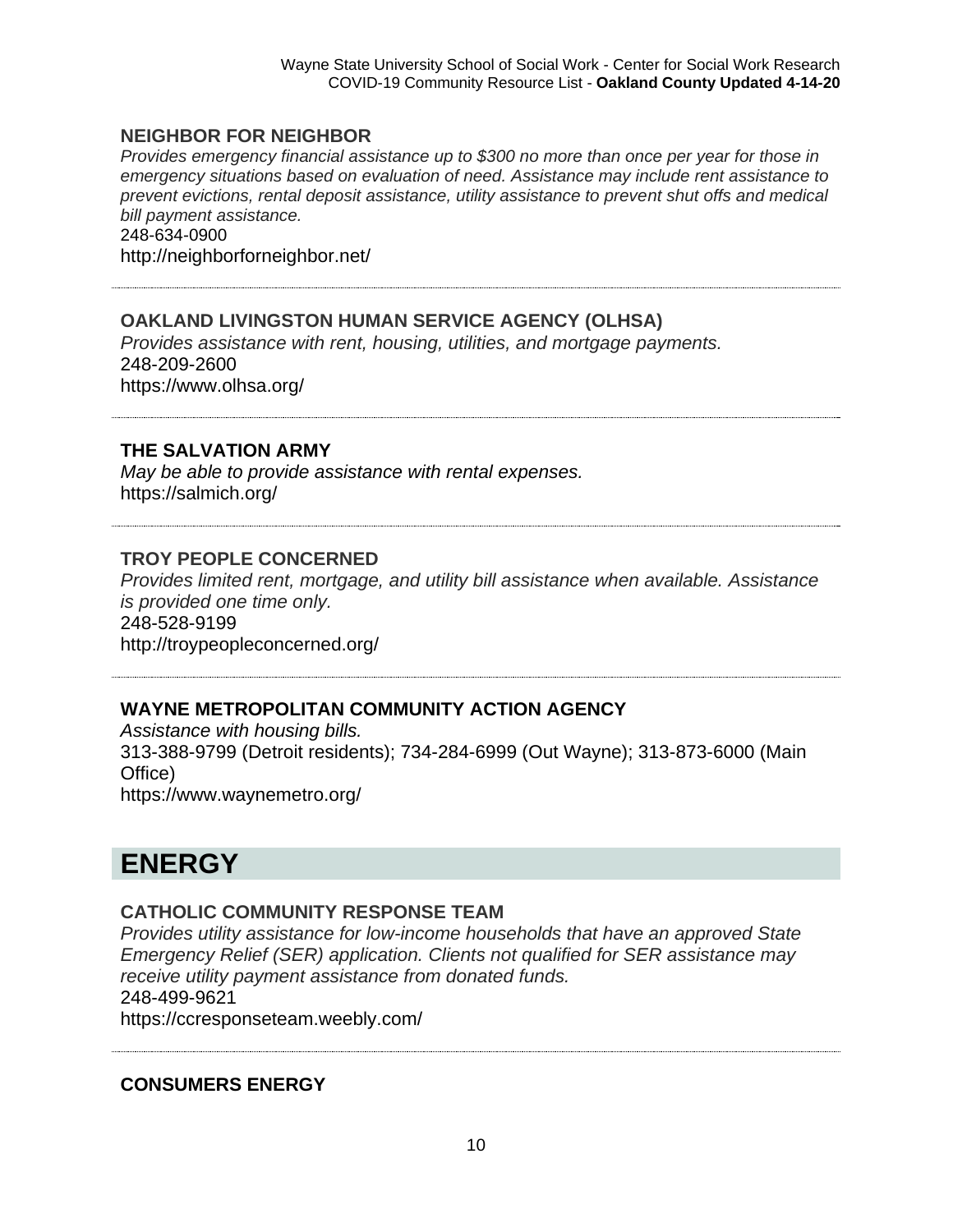*Suspending all shutoffs for low-income customers and seniors through April 5, 2020. Stay tuned to Michigan Radio for updates.* https://www.consumersenergy.com/company/media/news-andinformation/emergency-response

#### **DTE ENERGY**

*Suspending all shutoffs for low-income customers and seniors through April 5, 2020. Stay tuned to Michigan Radio for updates.*

https://newlook.dteenergy.com/wps/wcm/connect/dte-web/quicklinks/footer/covid19 response

#### **THE HEATH & WARMTH FUND (THAW)**

*Utility assistance partnership with agencies across the state of Michigan.*  1-800-866-8429 https://thawfund.org/

### **LIGHTHOUSE**

*Provides assistance to low income individuals and families in order to prevent disconnection of utility service, including gas, electric, and deliverable fuel. The agency can only assist with one bill and may have a cap on the amount of assistance.* 248-620-6116

https://www.lighthousemi.org/update-on-covid-19/

#### **MICHIGAN DEPARTMENT OF HEALTH AND HUMAN SERVICES – STATE EMERGENCY RELIEF**

*Provides financial assistance to low-income households who meet eligibility requirements when heating, electric or water service has been or will be shut off.* 248-975-5700

http://www.michigan.gov/mdhhs

#### **NEIGHBOR FOR NEIGHBOR**

*Provides emergency financial assistance up to \$300 no more than once per year for those in emergency situations based on evaluation of need. Assistance may include rent assistance to prevent evictions, rental deposit assistance, utility assistance to prevent shut offs and medical bill payment assistance.* 248-634-0900

http://neighborforneighbor.net/

# **OAKLAND LIVINGSTON HUMAN SERVICE AGENCY (OLHSA)**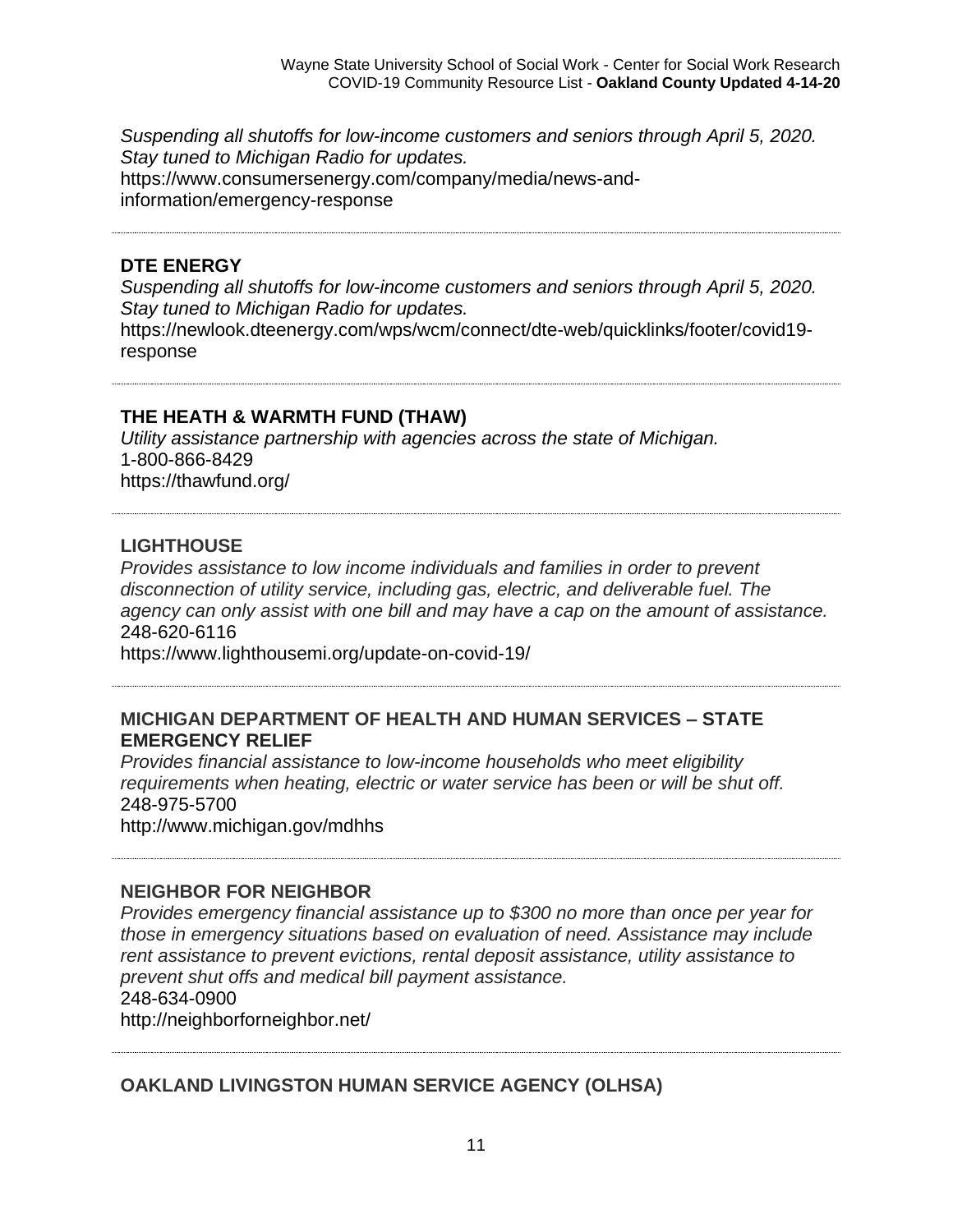*OLHSA offers two programs for utility assistance - the Michigan Energy Assistance Program (MEAP) and Consumers Affordable Resource for Energy (CARE). MEAP provides a one-time payment assistance and self-sufficiency supports for those needing utility assistance. Alternatively, CARE offers a two-year, monthly bill credit of up to 40% of monthly energy charges for low income customers. Enrollees will have access to further energy-saving tips and/or resources.*  248-479-6516 https://www.olhsa.org/

### **PENFED FOUNDATION**

*Heating fuel and electric service payment assistance for all veterans, active military service members, and those currently serving in the Reserves and the National Guard who are experiencing a financial setback due to the negative economic effects of the COVID-19 pandemic.*  800-558-9224 (toll free) https://www.penfedfoundation.org/

#### **MICHIGAN DEPARTMENT OF HEALTH AND HUMAN SERVICES – STATE EMERGENCY RELEIF**

*State Emergency Relief can include help with rent payment, rental deposits, utility bills, moving expenses and more.* (586)469-7700 https://www.michigan.gov/mdhhs/0,5885,7-339-71547\_5531\_62127---,00.html

#### **MICHIGAN BRIDGES**

*Michigan Energy Assistance Program application.*  (844)799-9876 https://newmibridges.michigan.gov/s/isd-landing-page?language=en\_US

#### **MICHIGAN 2-1-1**

*Provides a list of resources available for Michigan residents.*   $2 - 1 - 1$ https://www.mi211.org/

#### **THE SALVATION ARMY**

*Provides utility assistance for residents through different utility assistance programs.*  http://www.salmich.org/

#### **SOUTHFIELD HUMAN SERVICES DEPARTMENT**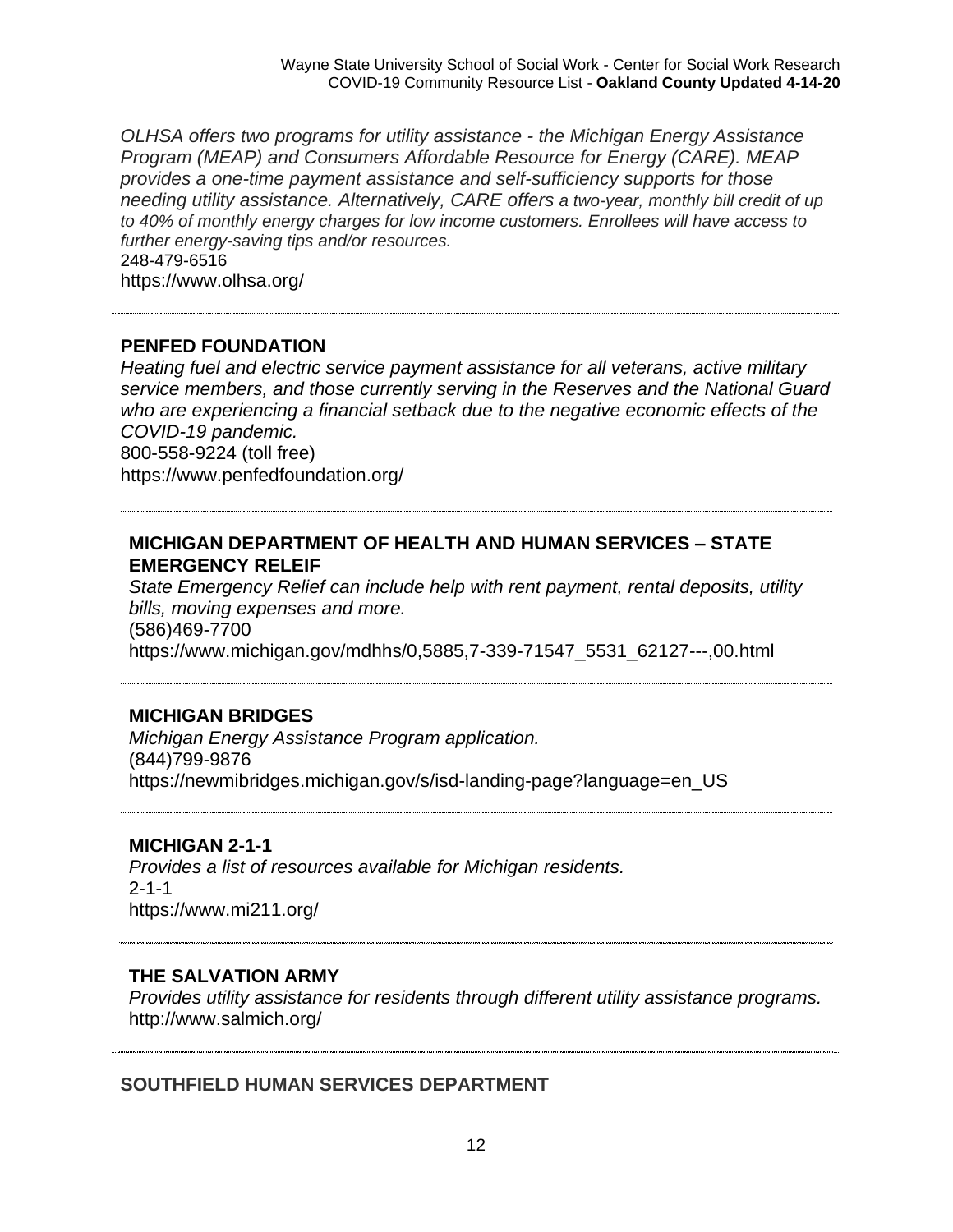*Provides referrals, consultations, and limited one-time financial assistance to residents. Assists with funding to prevent court ordered evictions and utility shutoffs.* 248-796-4540 http://www.cityofsouthfield.com/

#### **TROY PEOPLE CONCERNED**

*Provides limited rent, mortgage, and utility bill assistance when available. Assistance is provided one time only.* 248-528-9199 http://troypeopleconcerned.org/

#### **WAYNE METROPOLITAN COMMUNITY ACTION AGENCY**

*Assistance with heat bills.* 313-388-9799 (Detroit residents); 734-284-6999 (Out Wayne); 313-873-6000 (Main Office) https://www.waynemetro.org/

# **FOOD**

#### **ACTIVE FAITH COMMUNITY SERVICES**

*Offers emergency food. Established clients may shop twice a month.* 248-437-9790 https://www.activefaithcs.org/

#### **ALL SAINTS EPISCOPAL CHURCH**

*Provides a free community breakfast program for individuals and families. A typical breakfast consists of a variety of cereals, hot oatmeal, turkey sausage, hard boiled eggs, yogurt, granola bars, fresh fruit, a selection of breads, coffee and juice.* 248-334-4571

https://www.allsaintspontiac.org/

#### **AREA AGENCY ON AGING 1-B**

*Maintains a listing of agencies that deliver meals and/or liquid nutrition supplements to homebound older adults that would otherwise have no means of preparing a meal, shopping for groceries or traveling to a meal in a congregate setting. Deliveries available up to five days per week.* 248-357-2255 https://aaa1b.org/

**BALDWIN CENTER**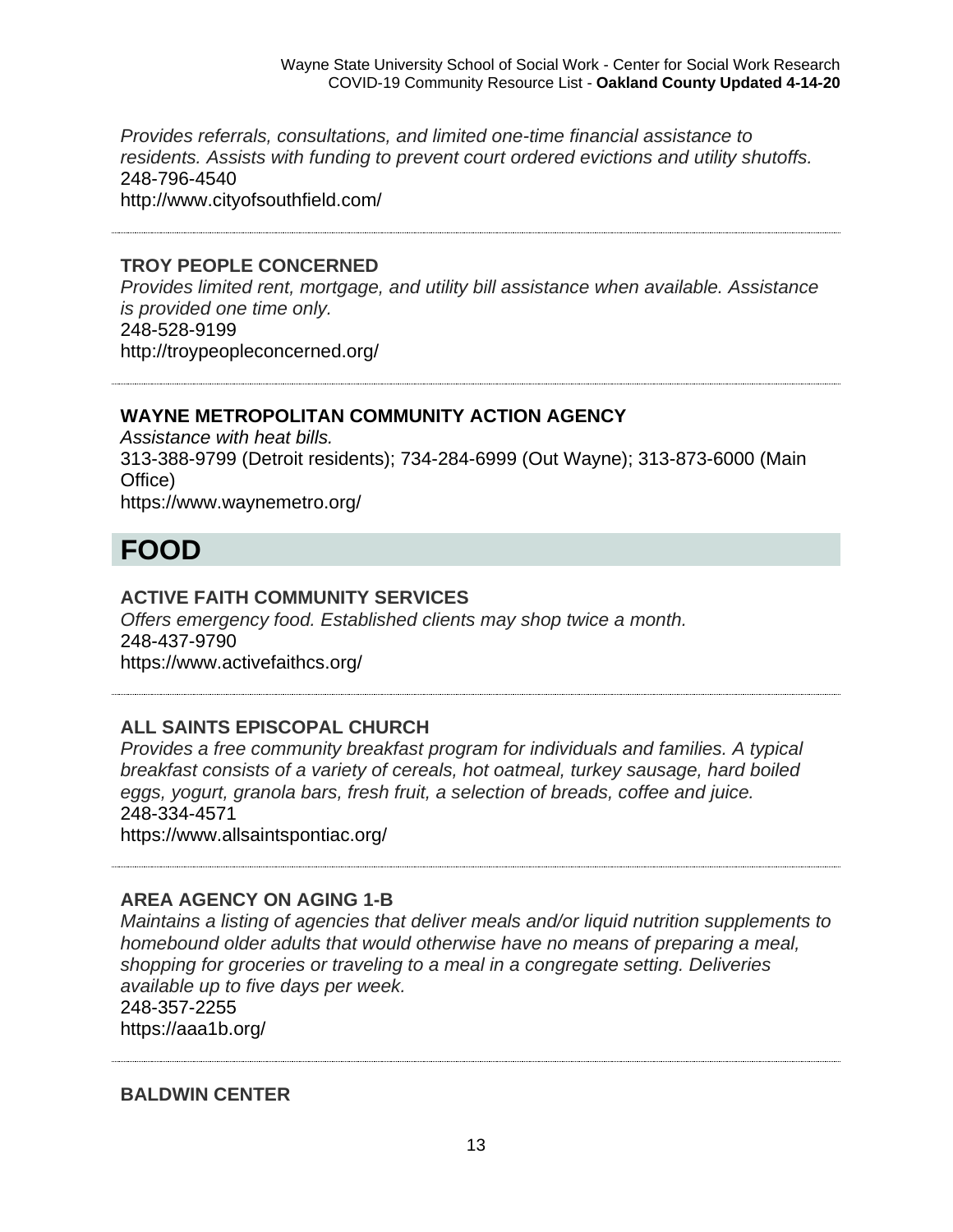*Distributes targeted surplus commodities stockpiled by the federal government to seniors and material support infants such as diapers, wipes, formula and baby food.* 248-332-6101 https://www.baldwincenter.org/

#### **BIRMINGHAM NEXT**

*Delivers prepared meals from Emerald Foods to seniors who are unable to shop and prepare the food for themselves.* 248-689-0001 https://birminghamnext.org/

#### **CARES OF FARMINGTON HILLS**

*Drive-up food pantry only Tues, Wed, Fri 9:30am-2:30pm. Provides monthly food to people in need.* 248-882-7800 http://caresfh.org/contact/

#### **CATHOLIC COMMUNITY RESPONSE TEAM**

*Food pantry that offers non-perishable food items to low-income individuals and families.* 248-499-9621 https://ccresponseteam.weebly.com/

#### **CHURCH OF THE HOLY SPIRIT**

*Operates a client-choice pantry that is stocked using parishioner donations. COVID-19 Update: No walk-in service available. Must call for an appointment. Delivery and other emergency assistance available.*

248-887-1441

https://www.holyspirithighland.com/1/350/index.asp

# **CLAWSON PARKS AND RECREATION - SENIOR CENTER**

*Provides emergency food for older adults during COVID-19 outbreak.* 248-583-6700 http://www.cityofclawson.com/senioradultprograms.htm

#### **COMMUNITY SHARING**

*Food pantry that provides packages of food to low-income individuals and families that typically contain baked goods; fresh produce; dairy products such as milk, cheese and eggs; dry and canned goods; and frozen chicken, pork, or beef. Occasionally*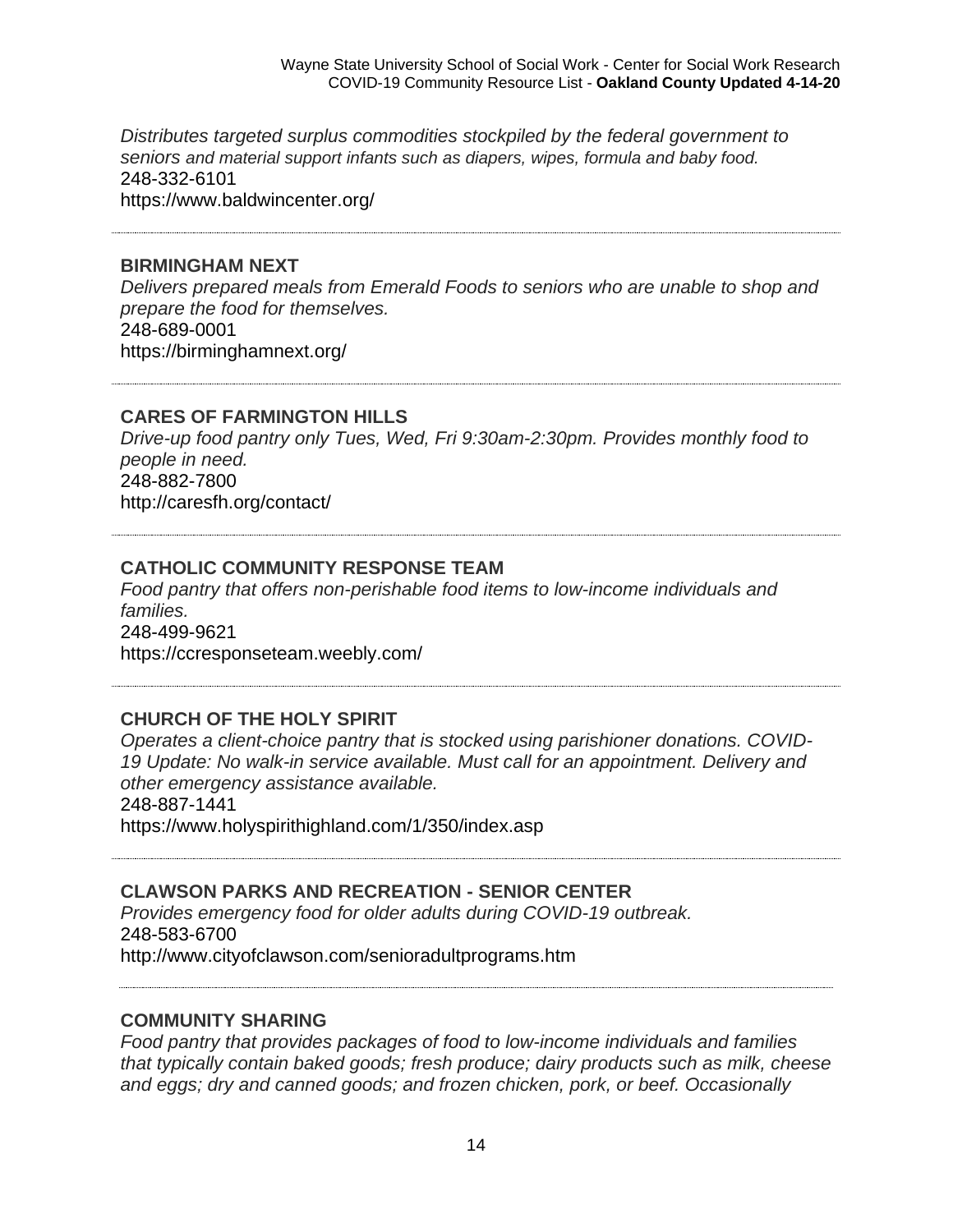*baby items, personal care items, and pet food are also available. Packages are based on family size. COVID-19 Update: Please call ahead. Drive-up only.* 248-889-0347 https://www.community-sharing.org/

# **FIRST CONGREGATIONAL CHURCH OF CLARKSTON**

*Provides food pantry items to individuals and families in need. May visit once per month, up to twelve times per year.* 248-394-0200 http://fcclarkston.com/

### **FORGOTTEN HARVEST**

*Picks up and distributes prepared and perishable food to emergency food providers in the metro Detroit area. Food is not distributed directly to individuals.* 248-268-7501 https://www.forgottenharvest.org/

# **GLEANERS COMMUNITY FOOD BANK OF SOUTHEASTERN MICHIGAN**

*Accepts, gathers, sorts, stores and distributes to participating charitable agencies, surplus food products and edible but unmarketable food that has been acquired from growers, grocers and other sources.* 866-453-2637 https://www.gcfb.org/

# **GOOD SHEPHERD LUTHERAN CHURCH**

*Provides a client choice food pantry with healthy foods such as milk, fruits, vegetables, cheese, butter, yogurt, and a variety of pantry food items and personal products to individuals and families that reside in Oakland County, once every 30 days.* 248-548-3111

http://www.goodshepherdro.org/food-pantry

#### **HOSPITALITY HOUSE**

*Offers a client choice pantry where individuals may sign up to shop twice per month. Offers boxed, canned, fresh, bakery and frozen food items as well as personal care items. COVID-19 Update: Only opened Mon 12noon-7pm, Thu 10am-2pm, Sat 11am-2pm. Drive-up only.* 248-960-9975 https://www.hhfp.org/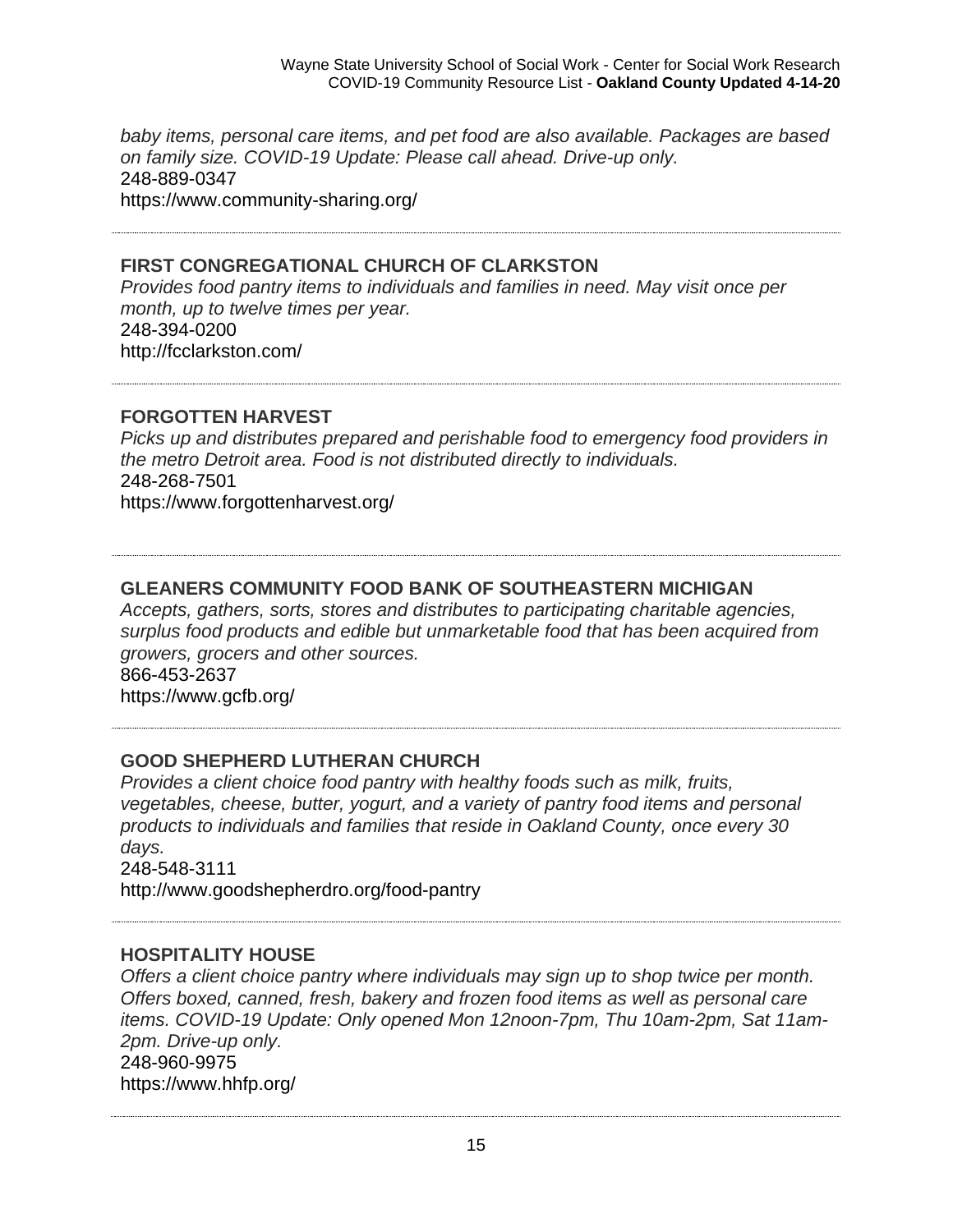# **LIGHTHOUSE**

*Provides pantry food items, as well as baby items to low-income parents. COVID-19 Update: Can access pantry services every other week. Please complete an online form (listed below) or call and place an order within 24-hour notice.*  248-920-6000

https://lighthousemi.org/emergency-food-donations/

# **MICHIGAN 2-1-1**

*Provides a list of resources available for Michigan residents.*  2-1-1 https://www.mi211.org/

# **MICHIGAN BRIDGES**

*State food assistance application. Michigan is currently providing maximum household allowances to those receiving SNAP benefits.*  844-799-9876 https://newmibridges.michigan.gov/s/isd-landing-page?language=en\_US

#### **MICHIGAN DEPARTMENT OF HEALTH AND HUMAN SERVICES – FOOD ASSISTANCE PROGRAM (FOOD STAMPS/SNAP)**

*Federally funded program administered locally by the county or the state that enables low-income and indigent households to obtain an electronic benefit transfer (EBT) card. Can be used in most grocery stores to purchase food.* 248-975-5700 http://www.michigan.gov/mdhhs

# **MICHIGAN DEPARTMENT OF EDUCATION**

*Offers a list of all locations currently providing meals to students out of school unexpectedly.*  517-241-7001 OR 517-373-3324 https://www.mcgi.state.mi.us/schoolnutrition/

# **MICHIGAN MUSLIM COMMUNITY COUNCIL**

*Offering free grocery delivery service to seniors and other vulnerable populations.*  734-210-0316 https://www.mimuslimcouncil.org/covid-19-support

# **MICHIGAN STATE UNIVERSITY EXTENSION SERVICES - OAKLAND COUNTY**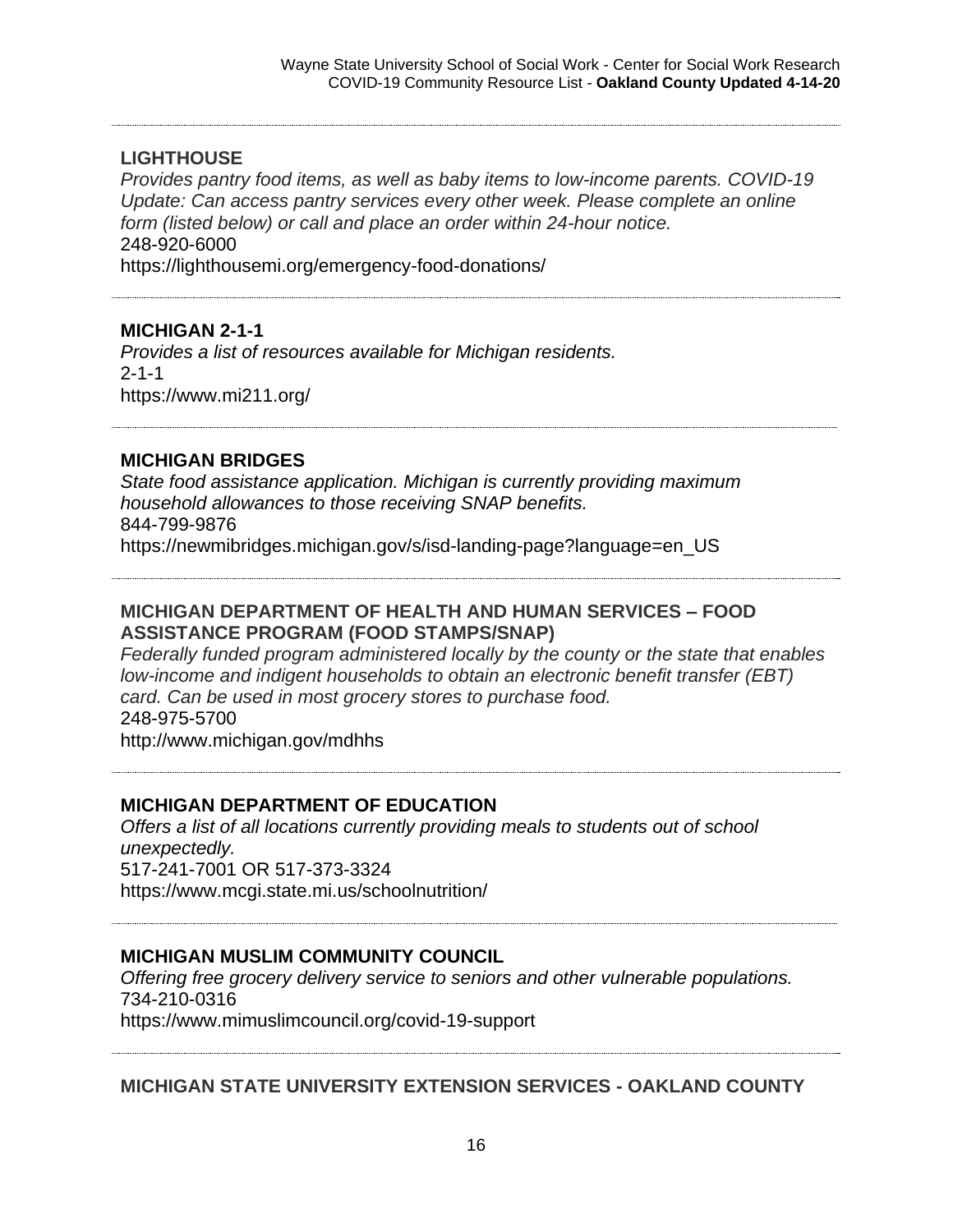*Offers coupons to seniors that can be used to purchase Michigan grown produce, herbs and honey at participating farmer's markets.* 248-858-0880 https://www.canr.msu.edu/oakland/county-extension-office

#### **NEIGHBOR FOR NEIGHBOR**

*Provides a client choice food pantry where individuals in need may shop for items. COVID-19 Update: Only open Wed 9am-1pm. Drive-up only.*  248-634-0900 http://neighborforneighbor.net/

#### **OAKLAND COUNTY HEALTH DIVISION**

*Provides nutritious foods, nutrition education, breastfeeding support, and referrals to improve and support clients' health.* 248-858-1272 http://www.oakgov.com/health

### **OAKLAND LIVINGSTON HUMAN SERVICE AGENCY (OLHSA)**

*Provides federally funded, high-protein, non-perishable food to income-eligible individuals and families through The Emergency Food Assistance Program (TEFAP), as well as nutritious foods, nutrition education, breastfeeding support, and referrals to improve and support clients' health.* 248-209-2659

https://www.olhsa.org/

#### **OPEN DOOR OUTREACH CENTER**

*Offers a monthly, client choice pantry and emergency food. Accepts food donations. COVID-19 Update: Drive-up only.*  248-360-2930 https://opendooroutreachcenter.com/

#### **OPEN HANDS FOOD PANTRY**

*Provides emergency food and toiletries to residents of Oakland County. Recipients are provided with a supply of groceries based upon the number, ages, and special needs of members in the household. COVID-19 Update: Drive-up only.*  248-546-1255 https://openhandspantry.org/

**OXFORD ORION FISH**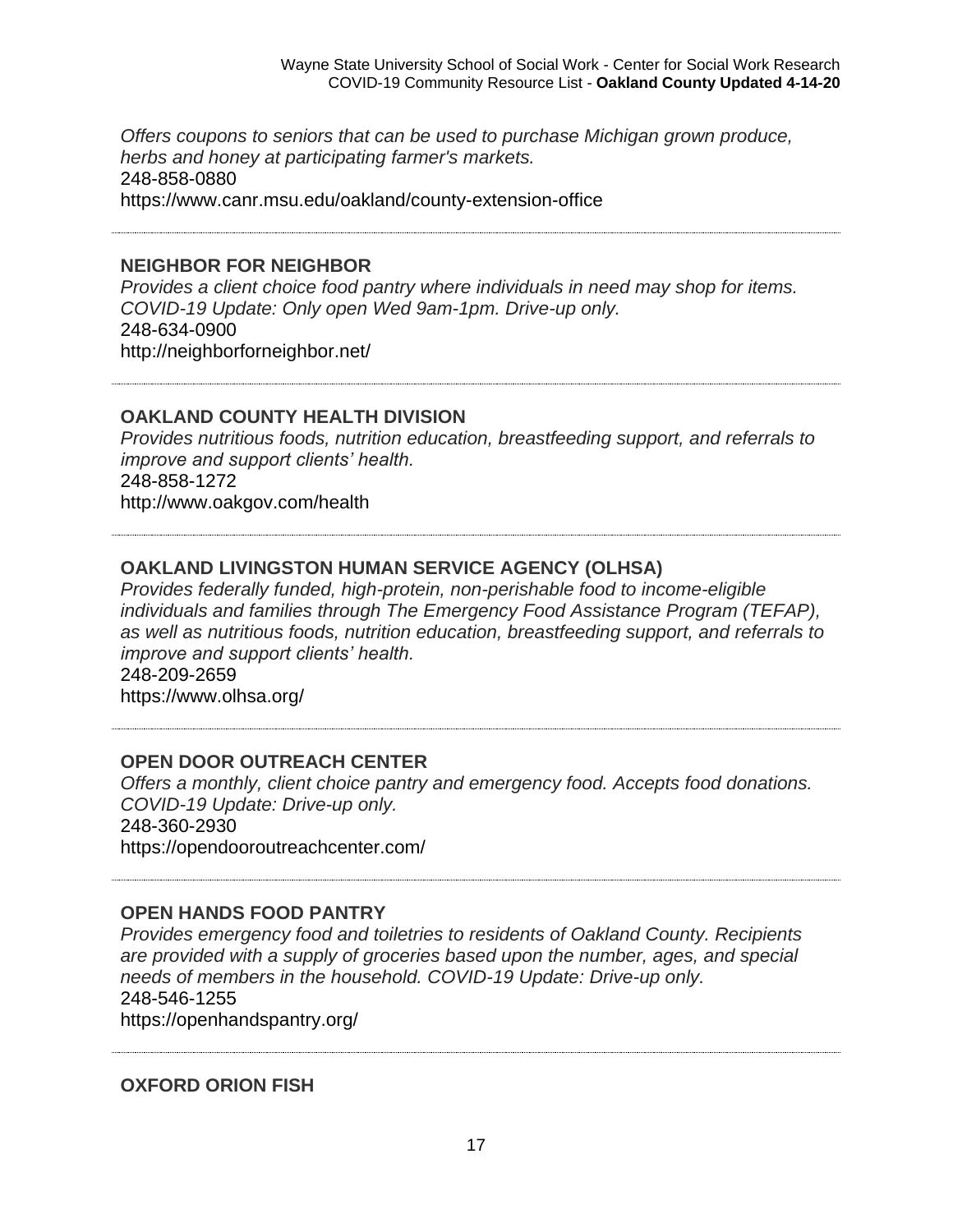*Provides emergency groceries to last 5-7 days. Pantry offers clients the necessities found in most households such as personal hygiene, shampoo/conditioner, shaving cream, razors, cereal, eggs, milk, meat, bread, beverages, snack treats, pasta, canned goods, garbage bags and Kleenex. Clients may receive food once per month.* 248-628-3933

https://oxfordorionfish.org/index.html

#### **RENAISSANCE VINEYARD CHURCH**

*Provides food and clothing to low income individuals and families and surrounding communities.*  248-545-4664 Web link not available

#### **ROCHESTER AREA NEIGHBORHOOD HOUSE**

*Provides food assistance once a month up to six times a year per family. Food orders are customized to meet specific dietary health needs and enough food is supplied to last 10-14 days. COVID-19 Update: Only open Mon & Tue 11:30am-3pm. Drive-up only.* 248-656-4904

http://www.ranh.org/

#### **SAINT DAMIEN OF MOLOKAI PARISH**

*Food pantry that offers food assistance once every three months to Pontiac residents in need.* 248-332-0283 https://www.st-damien.org/

**SAINT PAUL LUTHERAN CHURCH**

*Offers a food pantry to anyone in need. The pantry can be accessed once a month.* 248-541-0613 http://www.stpaulroyaloak.org/

#### **SALVATION ARMY - EASTERN MICHIGAN DIVISION**

*Acquires food products through donations, canned food drives, food bank programs, or direct purchase and distributes the food to individuals who are in emergency situations. COVID-19 Update: Clients will be receiving prepacked boxes. Ring doorbell. Clients will not be permitted inside during COVID-19 crisis.* 248-477-1153 http://www.salmich.org/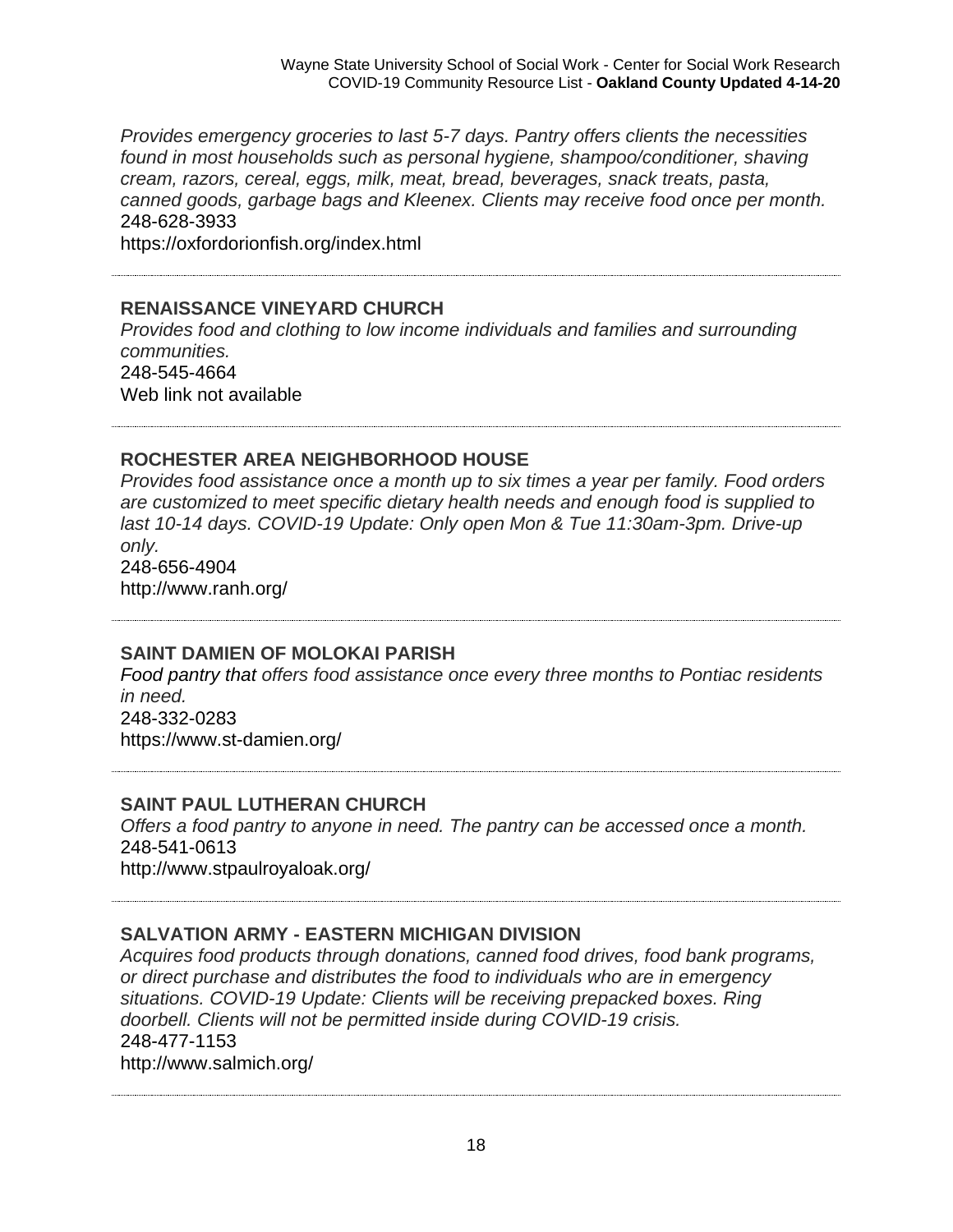#### **SALVATION ARMY - PONTIAC**

*Acquires food products through donations, canned food drives, food bank programs, or direct purchase and distributes the food to individuals who are in emergency situations. COVID-19 Update: Clients will be receiving prepacked boxes. Ring doorbell. Clients will not be permitted inside during COVID-19 crisis.* 248-334-2407 http://www.salmich.org/

### **SALVATION ARMY - ROYAL OAK**

*Acquires food products through donations, canned food drives, food bank programs, or direct purchase and distributes the food to individuals who are in emergency situations. COVID-19 Update: Clients will be receiving prepacked boxes. Ring doorbell. Clients will not be permitted inside during COVID-19 crisis.* 248-585-5600

http://www.salmich.org/

# **SOUTHFIELD HUMAN SERVICES DEPARTMENT**

*Provides food on a quarterly basis (four times per year) to eligible households.* 248-796-4542 http://www.cityofsouthfield.com/

#### **TROY PEOPLE CONCERNED**

*Provides a food pantry. Food boxes typically contain boxed and canned goods and eligible families may receive assistance no more than once every three months.* 248-528-9199 http://troypeopleconcerned.org/

**TROY RECREATION DEPARTMENT**

*Serves as a distribution site for surplus food commodities stockpiled by the federal government. Commodities are provided to income eligible seniors once a month.* 248-524-3484 http://rec.troymi.gov/

#### **WELLNESS PLAN MEDICAL CENTERS**

*Provides a supplemental food program for women who are pregnant or breastfeeding and for children birth-five years of age. Offers coupons for basic foods like formula, milk, eggs, cheese, cereals, and juice.* 248-967-6500 http://wellplan.com/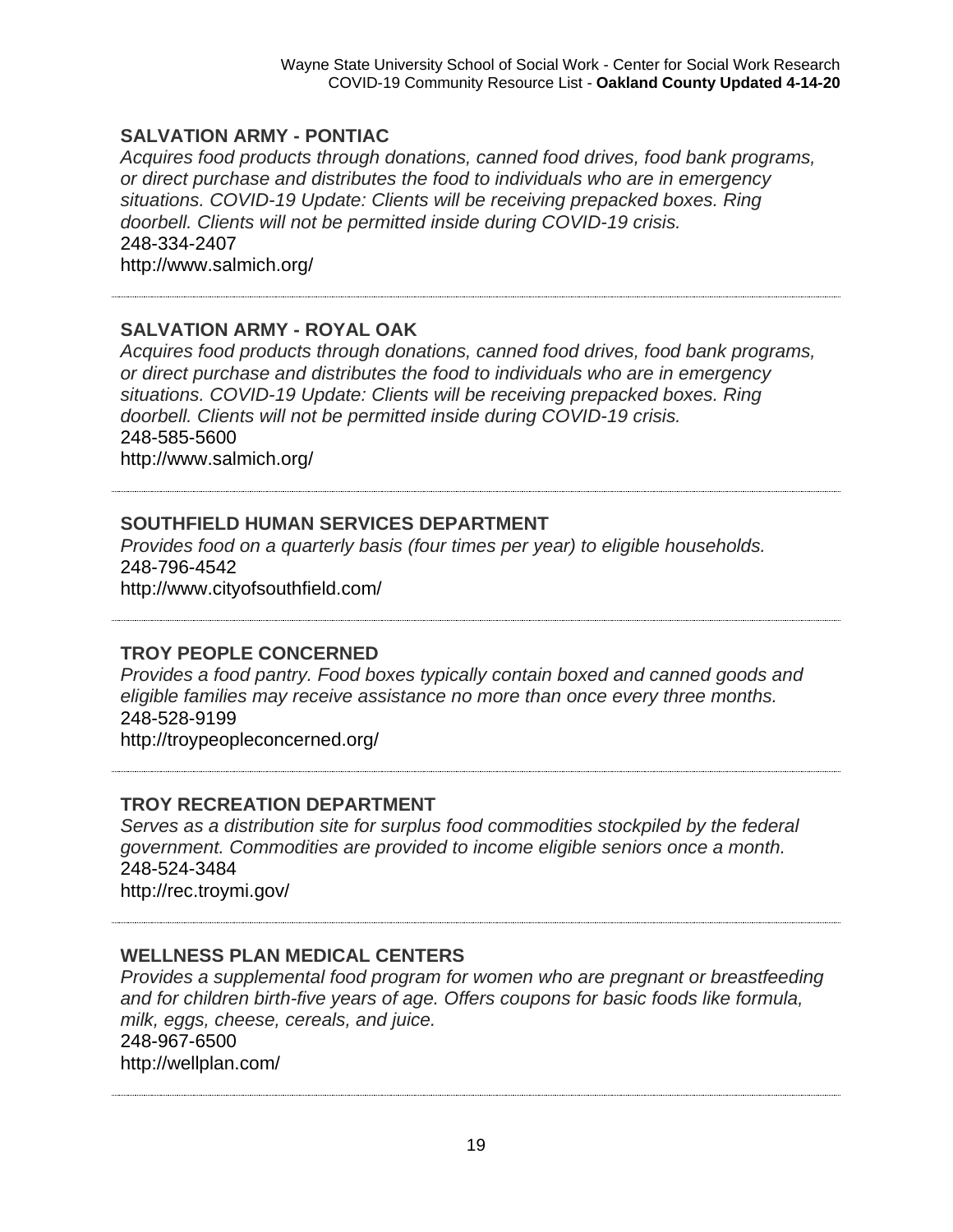### **YAD EZRA**

*Distributes a supplemental package filled with nutritious and well-balanced Kosher foods and toiletries to low-income, Jewish individuals and families once every four weeks.* 248-548-3663 https://www.yadezra.org/

#### **ZION LUTHERAN CHURCH**

*Provides food packages to individuals and families in need. Packages typically contain non-perishable food and occasionally fresh perishable foods. Distribution of food occurs once per month.*

248-398-5510 https://www.zionlutheranmi.org/foodpantry

# **WATER**

### **DETROIT WATER & SEWAGE DEPARTMENT**

*Working to restore home water services. Visit their webpage for the City of Detroit's "Coronavirus COVID-19 Water Restart Plan" and instructions for your water turn on service. Also offers a 10/30/50 payment plant for customers with past due balances and/or are delinquent on accounts.* 313-267-8000

https://detroitmi.gov/departments/customer-care/water-and-seweragedepartment/coronavirus-covid-19-water-restart-plan

# **THE HEATH & WARMTH FUND (THAW)**

*Utility assistance partnership with agencies across the state of Michigan.*  1-800-866-8429 https://thawfund.org/

# **MICHIGAN 2-1-1**

*Provides a list of resources available for Michigan residents.*  2-1-1 https://www.mi211.org/

# **MICHIGAN DEPARTMENT OF HEALTH AND HUMAN SERVICES – STATE EMERGENCY RELIEF**

*Provides financial assistance to low-income households who meet eligibility requirements when heating, electric or water service has been or will be shut off.* 248-975-5700

http://www.michigan.gov/mdhhs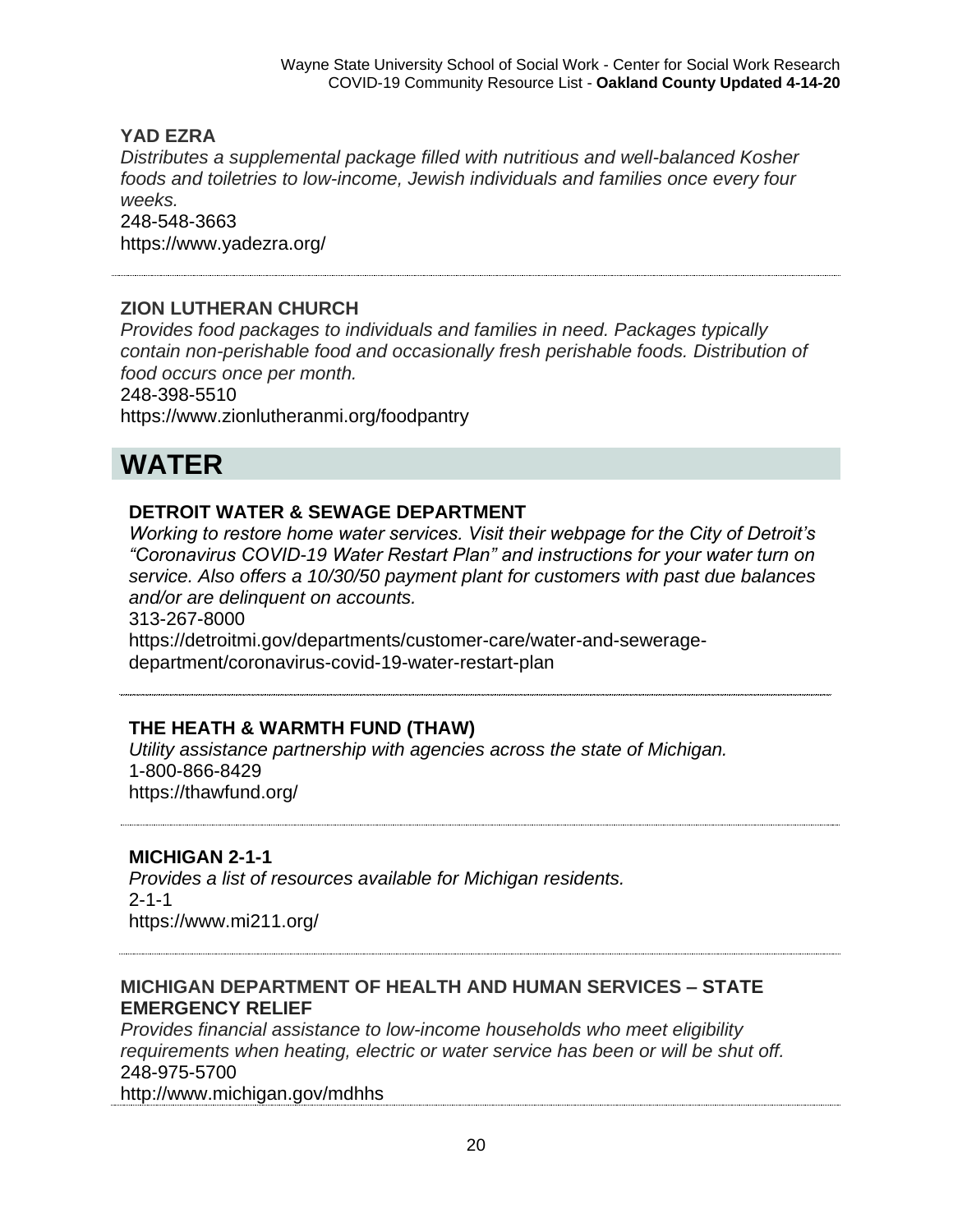#### **NEIGHBOR FOR NEIGHBOR**

*Provides emergency financial assistance up to \$100 no more than once per year for those in emergency situations based on evaluation of need.* 248-634-0900 http://neighborforneighbor.net/

#### **PENFED FOUNDATION**

*Water service payment assistance for all veterans, active military service members, and those currently serving in the Reserves and the National Guard who are experiencing a financial setback due to the negative economic effects of the COVID-19 pandemic.* 800-558-9224 (toll free) https://www.penfedfoundation.org/

#### **THE SALVATION ARMY**

*May provide assistance with water bill payments or shutoff costs.* http://www.salmich.org/

#### **WATER ACCESS VOLUNTEER EFFORT (WAVE) FUND**

*Assistance with access to safe drinking water and sanitation services for low-income families during crisis. When funds are available, WAVE provides up to \$500 to enter the DWSD 10/30/50 Payment Plan.* 313-267-8000 https://detroitmi.gov/departments/water-and-sewerage-department/bill-assistanceand-credits/how-do-i-keep-my-water-flowing

#### **WATER RESIDENTAL ASSISTANCE PROGRAM (WRAP)**

*Financial assistance for residential water.* 313-386-9727 https://www.waynemetro.org/wrap/

#### **WAYNE METROPOLITAN COMMUNITY ACTION AGENCY**

*Provides service restoration and payment assistance to Detroit Water and Sewerage Department customers who have had their service interrupted due to nonpayment or is at risk of shut-off. The State of Michigan will pay the \$25 fee to restore service for 30 days. After 30 days, households will pay \$25 monthly to keep their services on. Past due amounts do not need to be paid until after the COVID-19 situation passes.*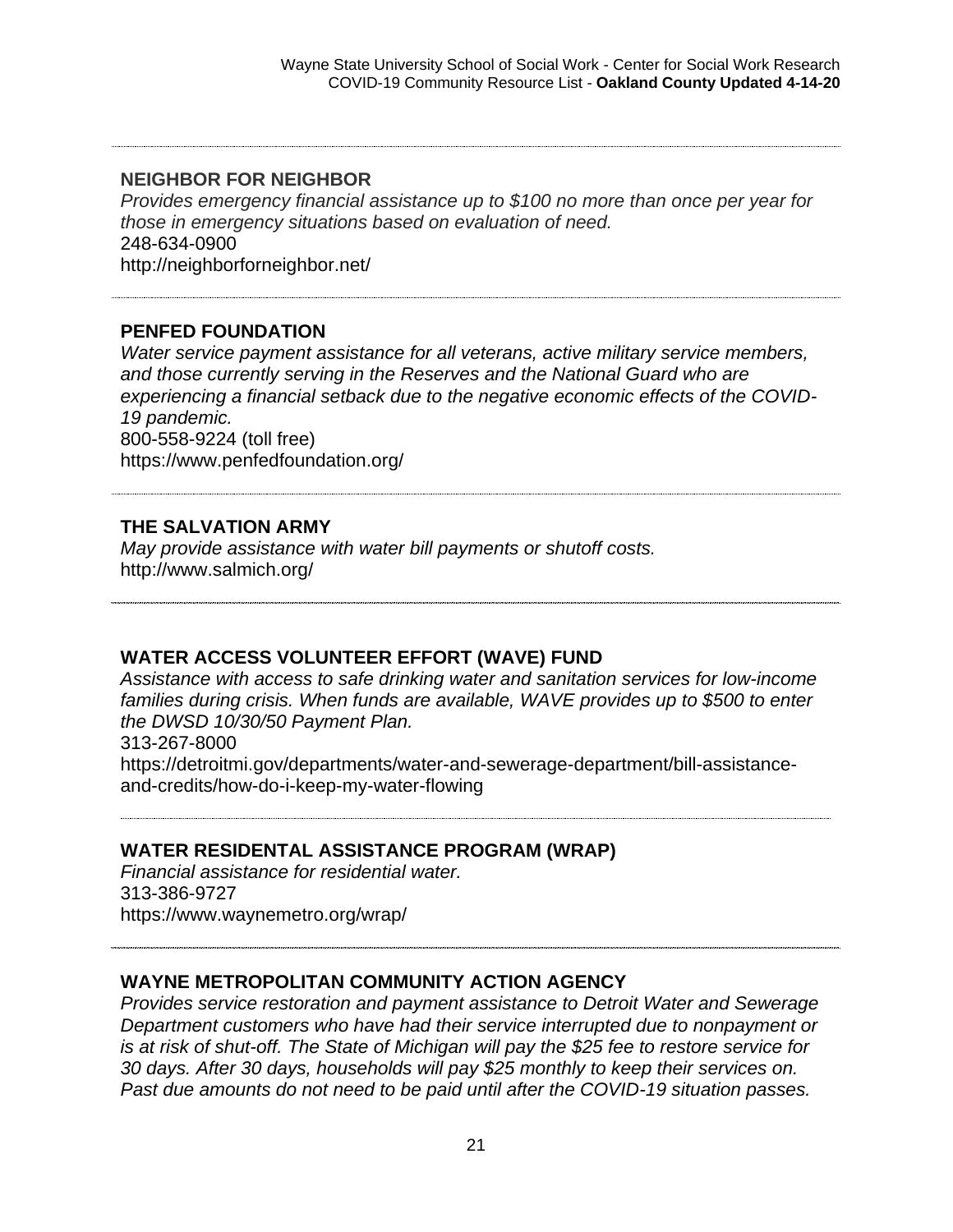313-388-9799 (Detroit residents); 734-284-6999 (Out Wayne); 313-873-6000 (Main Office) https://www.waynemetro.org/

# **EMERGENCY FINANCIAL RELIEF**

### **MICHIGAN DEPARTMENT OF HEALTH & HUMAN SERVICES STATE EMERGENCY RELIEF PROGRAM**

*Up to \$175 per year in assistance to qualifying low-income households.* 2-1-1

https://newmibridges.michigan.gov/s/isd-landing-page?language=en\_US

#### **MICHIGAN DEPARTMENT OF HEALTH & HUMAN SERVICES EMERGENCY SERVICES**

*Provides additional assistance beyond State Emergency Relief.* 2-1-1

https://newmibridges.michigan.gov/s/isd-landing-page?language=en\_US

# **PENFED FOUNDATION**

*Financial assistance for all veterans, active military service members, and those currently serving in the Reserves and the National Guard who are experiencing a financial setback due to the negative economic effects of the COVID-19 pandemic. Payment assistance includes automobile, heating fuel, mortgage, rent, water, and electric service.*

800-558-9224 (toll free)

https://www.penfedfoundation.org/

# **UNITED STATES SMALL BUSINESS ADMINISTRATION – MICHIGAN DISTRICT OFFICE**

*Business disaster loans for small businesses or private, non-profit organizations that suffer substantial economic injury as a direct result of the declared disaster COVID-19 pandemic.*

313-226-6075 https://www.sba.gov/funding-programs/disaster-assistance

# **TRANSPORTATION**

# **CLAWSON PARKS AND RECREATION - SENIOR CENTER**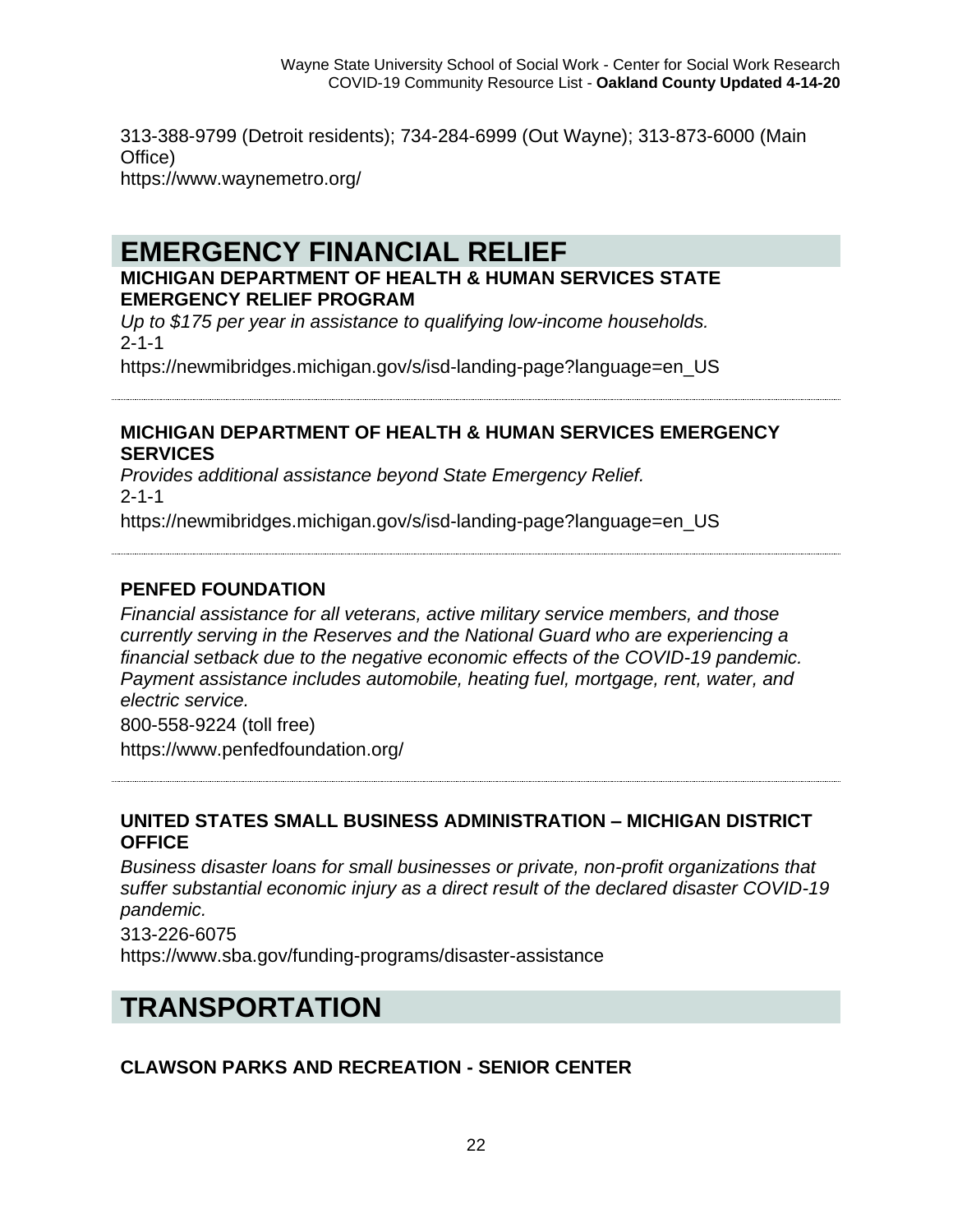*Provides door-to-door (or curb-to-curb) transportation for purpose of medical appointments, shopping, banking, social events, and other similar activities for older adults and disabled individuals who need special accommodations and are unable to utilize other available means of transportation.* 248-583-6700 https://www.cityofclawson.com/senioradultprograms.htm

# **LYFT**

*App based transportation service. Practicing safety and cleanliness in response to COVID-19.* https://www.lyft.com/safety/coronavirus#community-health

#### **PACE OF SOUTHEAST MICHIGAN**

*Service for seniors providing transportation for non-emergency medical appointments.*  855-445-4554

http://www.pacesemi.org/pace-services

# **OAKLAND LIVINGSTON HUMAN SERVICE AGENCY (OLHSA)**

*Provides comprehensive HIV/AIDS services including: transportation, food vouchers, nutrition counseling, support groups and counseling, light housekeeping for the medically fragile, medical case management, information, referrals and linkages.* 248-209-2626 https://www.olhsa.org/

# **SMART BUS SERVICE**

*Public transportation in Macomb County. Operating on a reduced schedule and utilizing sanitation services.*  866-962-5515 https://www.smartbus.org/About/News/effective-tuesday-march-31-2020

#### **UBER**

*App based transportation services. Offering 24/7 service to healthcare workers and safe, clean rides for other essential workers in response to COVID-19.*  https://www.uber.com/us/en/coronavirus/

# **INTERNET & CELL PHONE SERVICES**

**AT&T**